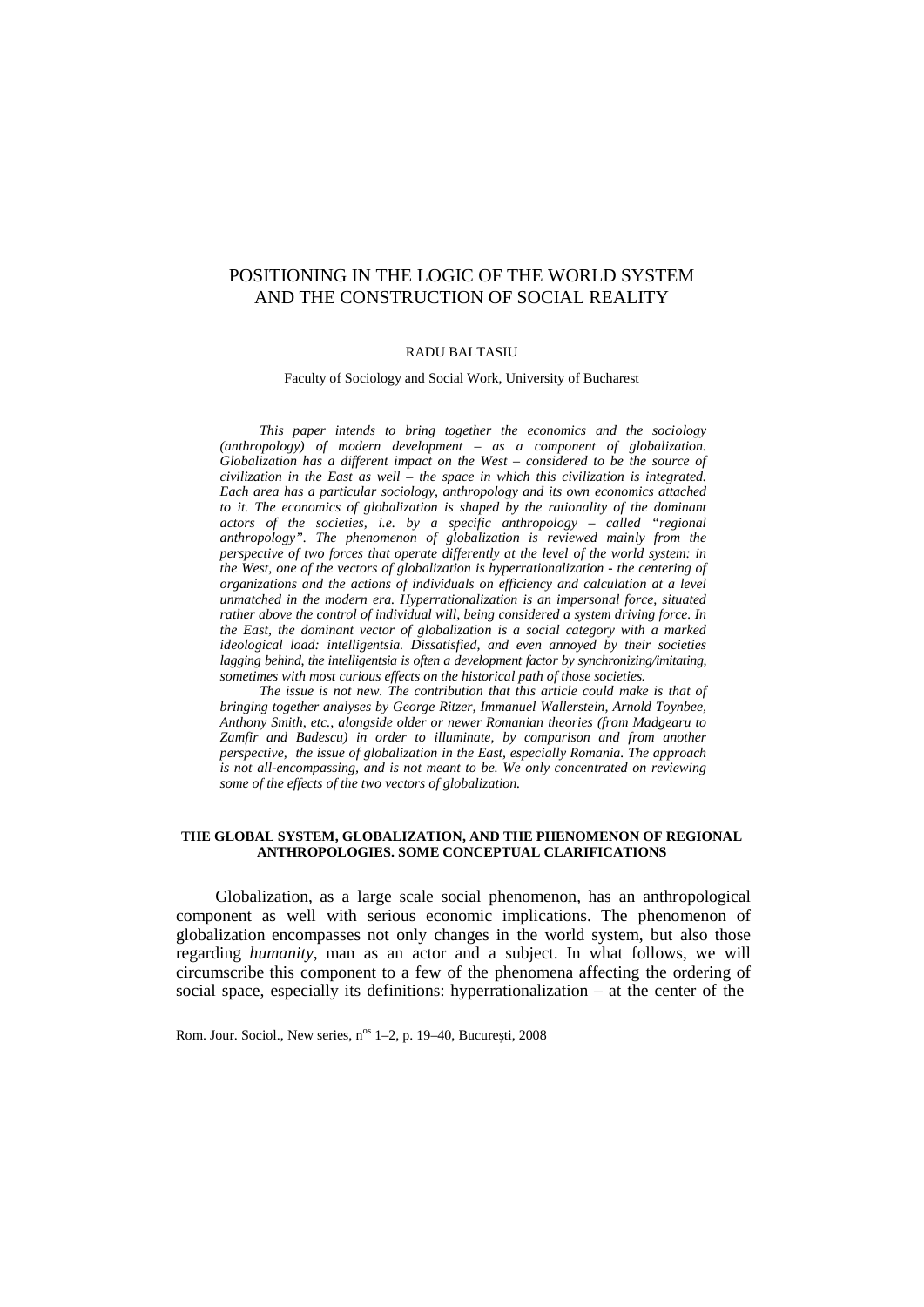world system, and the intelligentsia at the periphery. Even if they take place under the impact of the same phenomenon called *globalization*, the changes brought to the anthropology of social space are relatively localized geographically and socially, reported to the *position in the social hierarchy* of the world system<sup>1</sup>, hence the name *regional anthropologies*.

The theory of the impact of globalization on anthropology, which becomes *regional*, makes reference to the research into non-cumulative economic growth, also called non-cumulative stage theories<sup>2</sup>. One of the central aspects of these theories is unequal exchange. In essence, unequal exchange refers to the structuring of the world system in center, periphery, and semi-periphery, depending on the technological content of products and the related level of wages:

"If we think of the exchange between the core and the periphery of a capitalist system being that between high-wage products and low-wage products, there results an 'unequal exchange' …, in which a peripheral worker needs to work many hours, at a given level of productivity, to obtain a product produced by a worker in a core country in one hour. … Without *unequal* exchange … it would not be profitable to maintain a capitalist world-economy, which would then either disintegrate or revert to the form of a redistributive world-empire."<sup>3</sup>

Unequal exchange does not act as a *deus ex machina*, outside of social and cultural control. It is often possible, as shown by Hirschman and Gunder Frank, as a result of *a defective relating to reality of certain important categories of the elite*, especially at the periphery of the world system.

"As a result of prolonged relative backwardness, a general expectation is that one's country will continue to perform poorly. … Take the situations in which politicians who have spent the largest part of their lives in the opposition suddenly and unexpectedly gain power: all too often their actions seem almost calculated to make them forfeit that power in the shortest possible time. …

Lack of learning is by no means the most serious consequence of fracasomania [i.e. the failure complex] and of the inability or refusal to perceive change. In a government intent upon transforming a country's socio-economic structure, these traits can lead to complete mishandling of the political situation, from ignoring and needlessly antagonizing groups that could be won to underestimating the strength of others that cannot  $\dots$ <sup>4</sup>

<sup>&</sup>lt;sup>1</sup> We are talking here about the logic of the modern world system and its structuring by centers, semiperipheries, and peripheries, by authors such as Wallerstein, Frank, etc. See also Immanuel Wallerstein. (1979). *The Capitalist World-Economy*, Cambridge: Cambridge University Press, Andre Gunder Frank. (1978). *Dependent Accumulation and Underdevelopment*, London: Macmillan Press. <sup>2</sup> Ilie Bădescu, Dan Dungaciu, Radu Baltasiu. (1996). *Istoria sociologiei. Teorii contemporane*,

Bucure ti: Eminescu, 8.<br><sup>3</sup> Wallerstein, *The Capitalist World Economy*, 71

<sup>4</sup> Albert Hirschman. (1984). *Essays in Trespassing. Economics to Politics and Beyond*, Cambridge: Cambridge University Press, 156-157.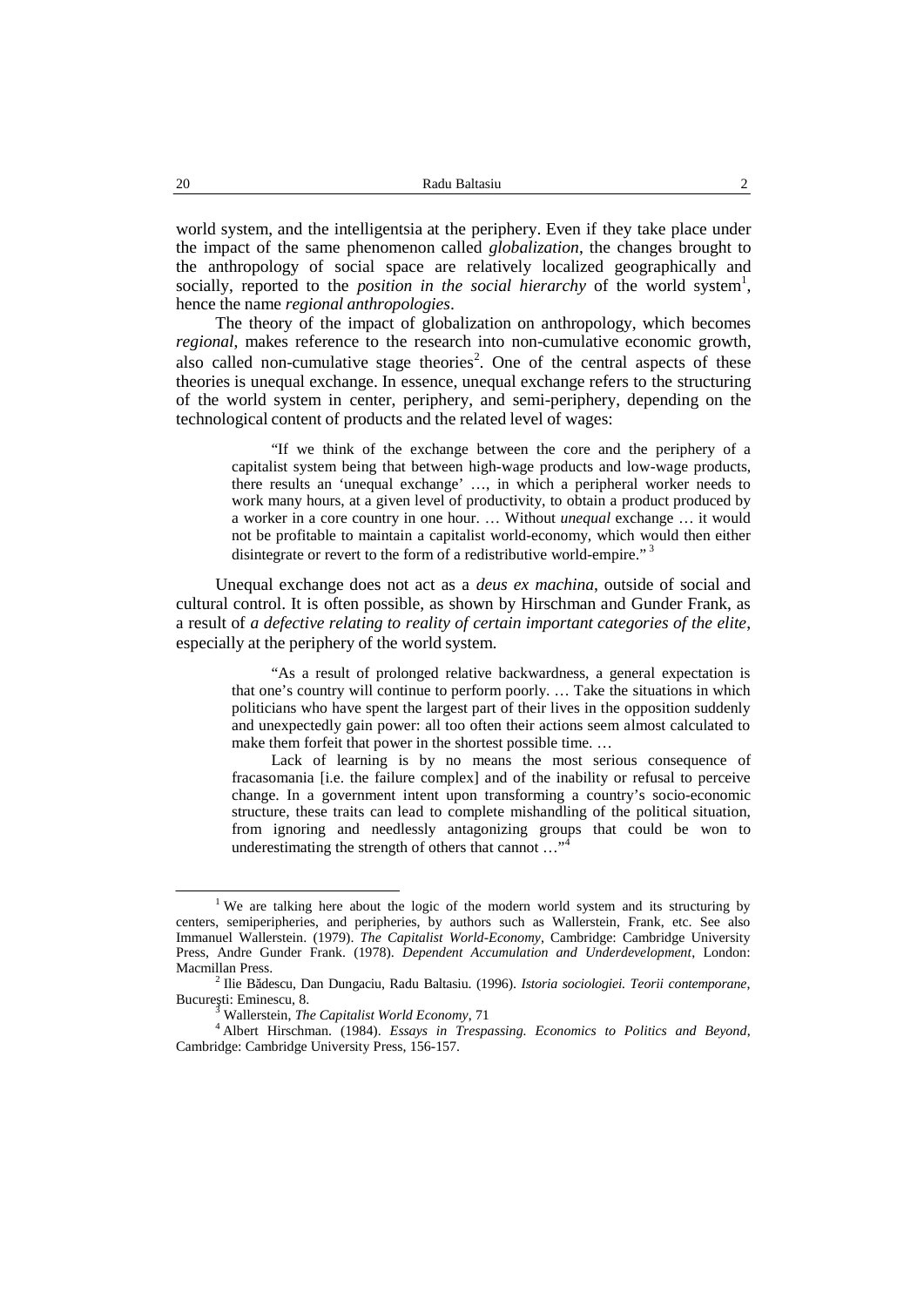The anthropological component of globalization interests us from the perspective of *reporting to reality*, which is a defining term for the social structure and interaction formula at a given point. Reporting to reality is a collective force, which depends on the direction of globalization, and which is, at the same time, a factor of the new global construction. We see, therefore, that social structure is dependent on the evolution of collective mental evolutions. The social layer that structures this collective mind wily-nilly is built by the *elite*.

Our hypothesis is that, at the center of the world system, the dominant definitions of reality coagulate around a pragmatic paradigm, of social-economic organization, called by George Ritzer <sup>5</sup> *hyperrationalization*. To put it briefly, hyperrationalization represents "an extraordinarily high level of rationality"<sup>6</sup>, by extending the concern for calculation to all spheres of reality, at the theoretical, substantial, and formal level. This overrationalization, or hyperrationalization, has, however, a set of negative implications, especially on the formal rationality side, synthetically called "McDonaldization", by reducing the phenomenology of social interaction to an issue of efficiency. Excessive rationalization leads, therefore, to putting pressure on reality, a phenomenon which we call *diminished reality*. From the sociology of social issues perspective, reality is diminished primarily in situations where the social structure and the personality of the individual cannot reach their potential for development<sup>7</sup>. The incubator-context of the development of the individual is called by Robert Putnam *social capital*, which, it seems, suffers because of the new transformations. Social capital is the sum of connections and reciprocal action based on trust. Through it, society is founded in "a network of reciprocal obligations" which is the most important asset of a modern society<sup>8</sup>. Increased "friction" in society as a result of a diminution in these interactions, the resurgence of some of the medieval ethnic cleavages<sup>9</sup>, the speed at which the component of cyberspace surveillance is invading private space (secondary,

<sup>5</sup> George Ritzer. (2001). *Explorations in Social Theory. From Metatheorizing to Rationalization*, London: Sage, 198-232.<br><sup>6</sup> Ritzer, *op. cit.*, 232.

<sup>&</sup>lt;sup>7</sup> The concept of *diminished reality* was introduced in the expert literature in Romania by Ilie Bădescu by borrowing, in a modern formula, inter-war theories on the relation between the modern social modern and personality development. Society, prof. B descu, is "diminished" or does not work "at full potential", depending on the quality of each individual's expiation in the other Ilie B descu. (2002). *Noologia*. *Cunoaşterea ordinii spirituale a lumi. Sistem de sociologie noologic ,* Bucureşti: Valahia, 167 and passim.

<sup>8</sup> Robert Putnam. (2002). *Bowling Alone. The Collapse and Revival of American Community,* New York: Simon & Schuster , 18, 315 and passim.

 $9$  Anthony Smith points at "ethno-nationalism" as a new wave of "ethnic mobilization" all over Europe, including the West, denoting a continuous fragmentation of the so-called "nation-state" mythology established after the French Revolution. Anthony Smith. (1991). *National identity*, University of Nevada Press, Reno, 125.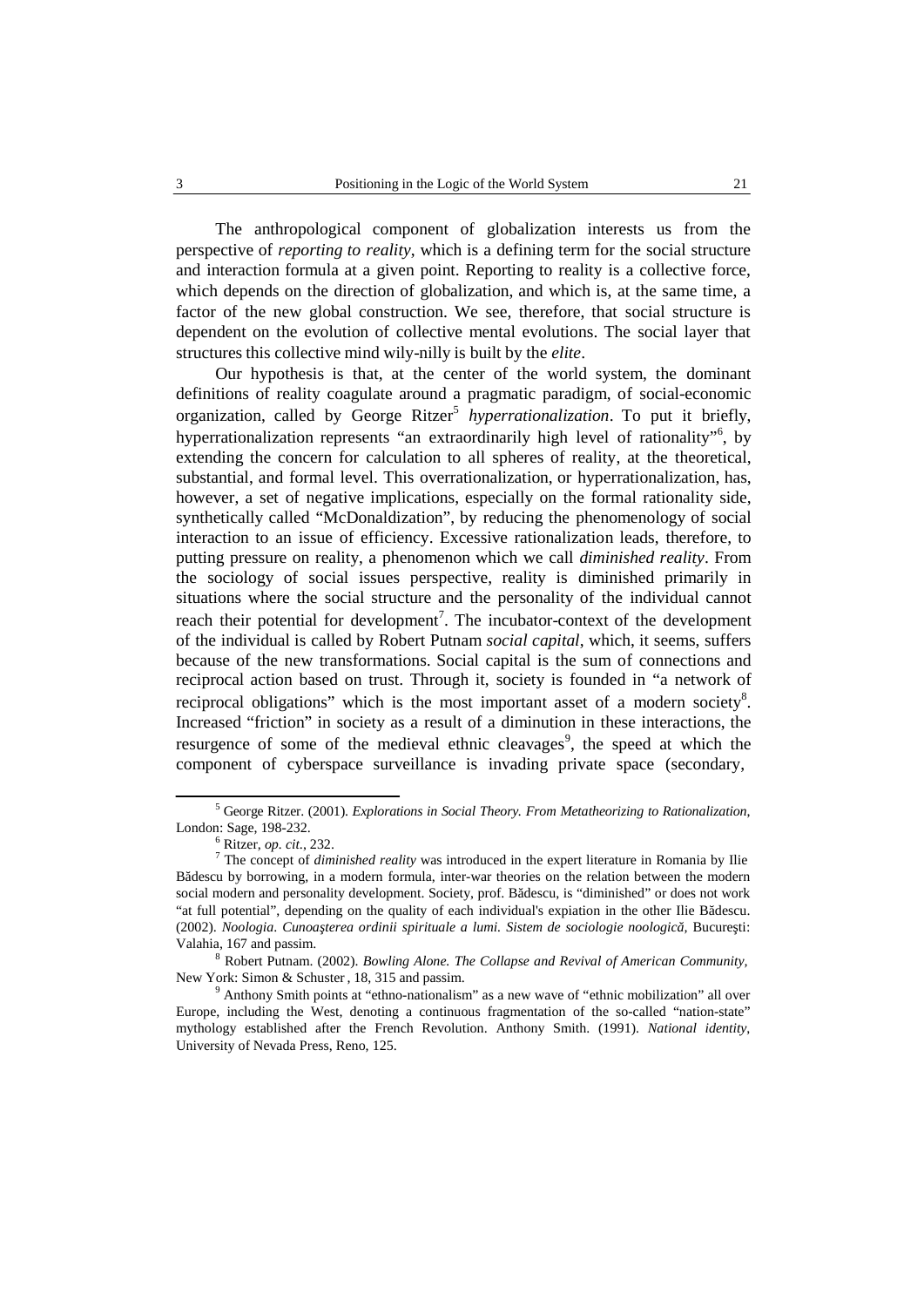tertiary, and quaternary relationships) $10$  are only a few of the elements of diminished reality at the center of the world system.

In the East, its particular reality has as its vector a social category, which is very ideologically active, known as *intelligentsia*. The phenomenon of these elites was established in Western studies in the second half of the  $20<sup>th</sup>$  century. One of the best known theoreticians is British historian Arnold Toynbee, for whom "the intelligentsia are a class of connecting agents [between the West and the East] who have learned the craft of the civilization that is to be adapted [internalized]", but who are "uprooted and spiritually uncertain, without being torn physically from their ancestral homes<sup>11</sup>". The impact of globalization through this intelligentsia often generates social systems as *forms without substance*, and at the level of the community network, effects such as the *abandoned society complex*.

In the logic of modern world system theories, this problem results in a further discrepancy, called the *discrepancy of position*, and is often harder to overcome than the objective-historical one, that of *era.*

The resulting phenomenon, *abandoned society*, refers to phenomena of unraveling of public space, and to dysfunctionalities of public authority, which is colloquially referred to as "lack of being civilized". The dominant rationality in these societies is of a redistributive type on a chronically immature domestic market.

# **THE HYPERRATIONALIZATION AT THE CORE OF THE MODERN WORLD SYSTEM**

Hyperrationalization has its "basis of operation" at the level of world economy and of organizational management. The discussion below is largely based on Ritzer's analysis, but I took the liberty, here and there to exceed the neo-Marxist paradigm in which he operates.

As a part of the functional dimension of the system, Hyperrationalization operates without much ideological debate, as a pattern of organization-structuring of socio-economic organization. From simple workers to management, this preoccupation with efficiency is considered "natural", and, in relation to it, an entire literature was developed regarding organizational management and techniques of increasing the efficiency of the workforce. Ritzer shows that hyperrationalization has spread outside industrial organization techniques, becoming a general paradigm for the organization of the whole of society at the level of formal rationality, substantial rationality, theoretical rationality, and practical rationality. Their common denominator is *computability* – the

<sup>&</sup>lt;sup>10</sup> Brian D. Loader (ed.). (1997). *The Governance of Cyberspace. Politics, technology and* global restructuring, London and New York: Routledge, 26.<br><sup>11</sup> Arnold J. Toynbee. (2002). *Studiu asupra istoriei. Sintez a volumelor I-VI de D. C. Somervell.* 

Bucure ti: Humanitas, vol. I, 526.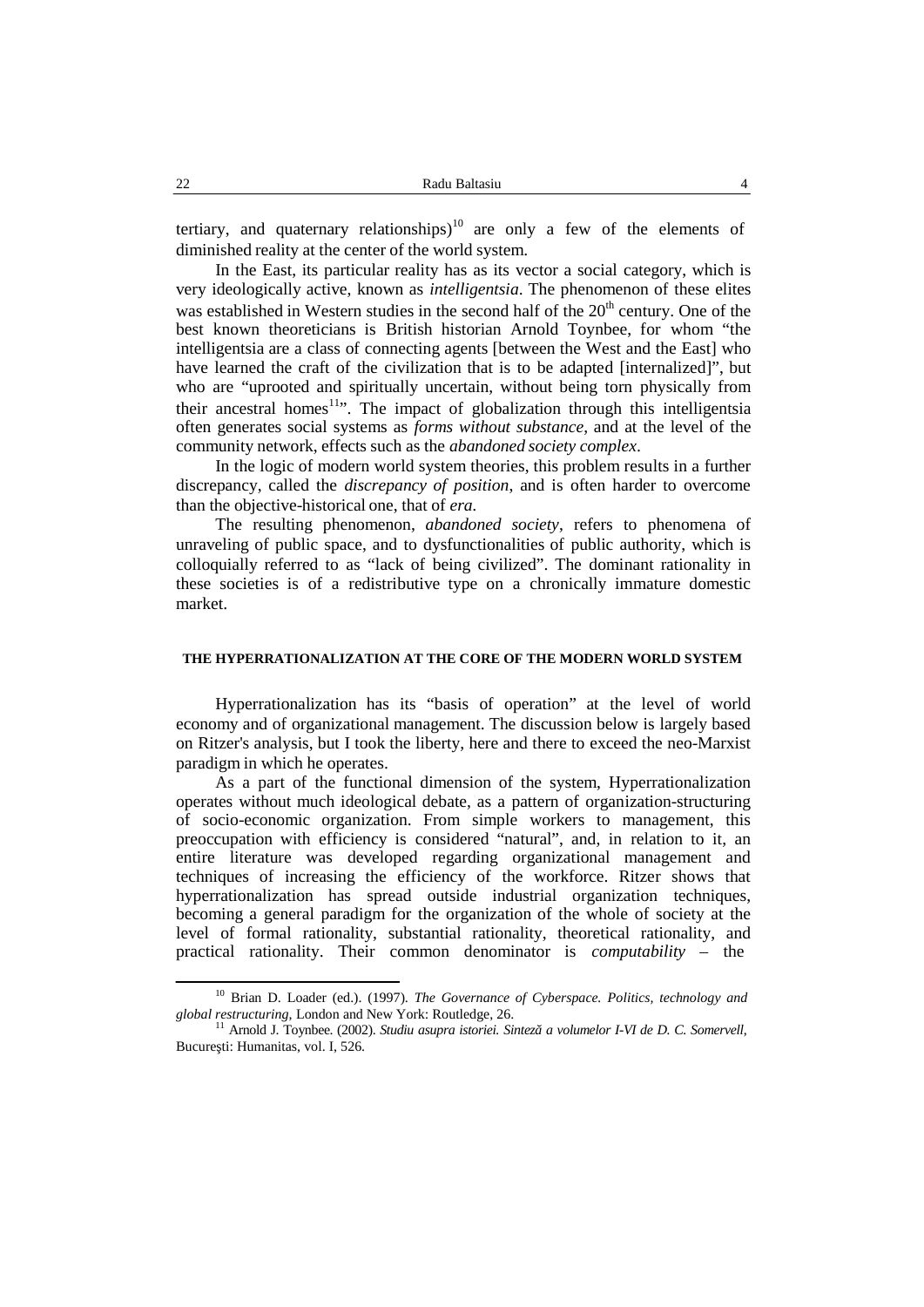quantification, or the preoccupation with quantifying reality more or less completely , which, in its turn, aims at *efficiency* – the shortest route from one objective to another.

A significant part of the success of the Western type of enterprise is explained by Ritzer through the perfecting of rationalization techniques. Rationalizing reality "increases civilization", but can "diminish humanity", by placing the main emphasis on quantifying the world. Increasing the degree of civilization thus become paradoxical, to the extent that development "pushes away" from people. The exaggeration of the formal component of rationality, over evaluating the need for efficiency, computability, predictability, and control generates the McDonalidization of society – that is, the process by which the principles of the fast-food restaurant are coming to dominate more and more sectors of American society as well as of the rest of the world."<sup>12</sup>

Phenomena that can be related to hyperrationalization can be observed on several coordinates:

− at the level of economic organization: the workplace moving outside the control of workers, decreasing loyalty towards the workplace (Mullins<sup>13</sup> and Ritzer);

− in the social construction overall: absent social interaction – *interruptions* (Friedman<sup>14</sup>), tertiary relations (Calhoun<sup>15</sup>), pecuniary emulation (Veblen<sup>16</sup>);

− at the socio-political level: the tendencies of turning democratic society into a surveillance state (quaternary relations), governance by networks (regime theory – Stone and Stoker<sup>17</sup>, "broker politics" – Loader<sup>18</sup>).

The list above is a limited summary of the effects of the strengthened function that computation has at the mental level dominant at the center of the world system.

**The first thing affected by hyperrationalization is the** *enterprise*, which, in order to be more competitive, undergoes mutations at the level of patterns of organization and attitudes towards labor. Economic organization is more flexible

<sup>12</sup> Ritzer, *op. cit*., 198. <sup>13</sup> Laurie J. Mullins. (1998). *Management and Organisational Behaviour***,** fifth edition, (Financial Times/Prentice Hall, 8. <sup>14</sup> Thomas Friedman, "The Taxi Driver", in *The New York Times*, <sup>1</sup> Nov. 2006. Thomas

Friedman, "The Era of Interruptions", in *Business magazin* 107 (44/2006): 74.<br><sup>15</sup> C. Calhoun, "The Infrastructure of Modernity: Indirect Social Relationships, Information

Technology and Social Interaction in H.Haferkamp and N.Smelser", eds., *Social Change and Modernity*, (Berkeley: University of California Press), 218-219 apud Brian D. Loader, ed. (1997). *The Governance of Cyberspace. Politics, technology and global restructuring*, (London and New York: Routledge, 26.<br><sup>16</sup> T. Veblen. (1970). *The Theory of Leisure Class*, London: Unwin Books, 39.

<sup>&</sup>lt;sup>17</sup> Gerry Stoker, "Regime Theory and Urban Politics", in David Judge, Gerry Stoker, and Harold Wolman, eds. (1997). *Theories of Urban Politics* (London: Sage Publications Ltd., 1995), in Richard T. LeGates, Frederic Stout, eds., *The City Reader*, New York: Routledge, 268-282. <sup>18</sup> Loader, *op. cit*., 118.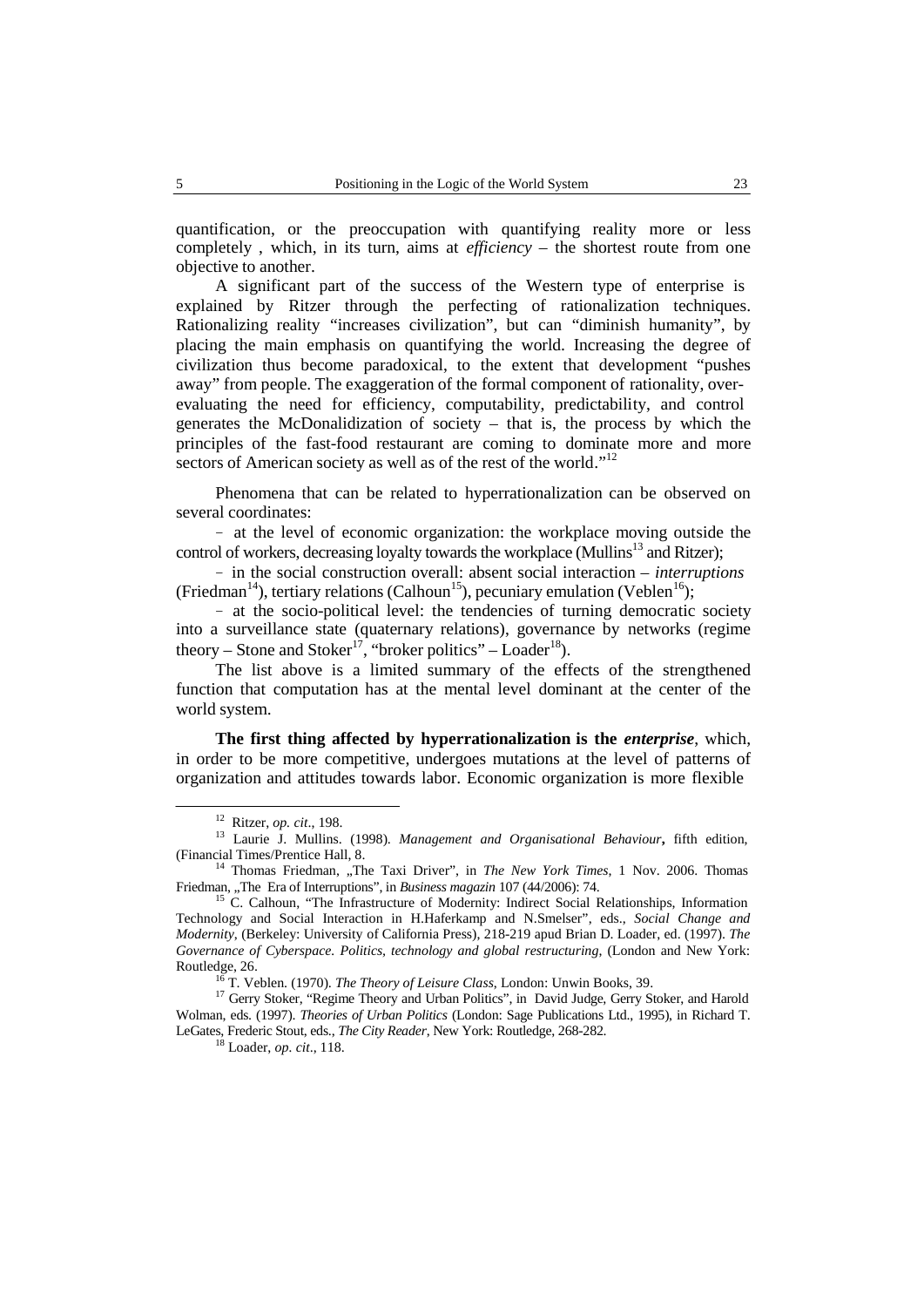through restructuring into smaller components – with faster reflexes in relation to market fluctuations, strongly dependent upon new technologies. The workplace is more and more automated, where man, when he is present, is present mainly through short term labor contracts.

The short term contract (Mullins) and the preponderance of technologies controlling the workers – *nonhuman technology* (Ritzer <sup>19</sup>) a lot of times associates with decreased loyalty towards the workplace. As this takes up a lot of the individual's social life, decreased loyalty towards the workplace has secondary effects that spread throughout the whole of society. Responsibility turns from a implicit component of work ethics into a burden, and the feeling of *impotence* that the worker feels towards the challenges of the context gains unexpected visibility. Marx's concept of *alienation* gains new content. The hyperrationalization of the postmodern world in this way claim less savory "resources" of modernity. We recall that alienation towards labor products and processes, as well as towards human being are the three major features of alienation as theorized by  $Mar^{20}$ 

## *MUTATIONS IN SOCIABILITY* **ARE REGISTERED AT THE LEVEL OF SOCIETY AS A WHOLE**

Social contact between persons is intensified, but its content gets reduced. What increases is the number of situations in which communication gets diminished symbolic function, becoming simply an instrument for guidance, for signaling. The phenomenon is typical of what Thomas Friedman calls *age of interruption.* These "diminished" interactions are possible because the communication function is largely taken over by more and more diverse technologies, complex, interconnected, and more and more miniaturized – technological achievements of hyperrationalization.

"After I arrived at my hotel, I reflected on our trip: The driver and I had been together for an hour, and between the two of us we had been doing six different things. He was driving, talking on his phone and watching a video. I was riding, working on my laptop and listening to my iPod. There was only one thing we never did: Talk to each other. …

Hey, I love having lots of contacts and easy connectivity, but in an age when so many people you know — and even more you don't know — can contact you by e-mail or cellphone, I'm finding this age of interruption overwhelming. I was much smarter when I could do only one thing at a time."<sup>21</sup>

<sup>19</sup> Ritzer, *op. cit*., p. 200

<sup>20</sup> Randy Hodson, Teresa A.Sullivan. (1994). *The Social Organization of Work*, Belmont:

 $21$  Friedman, ibidem.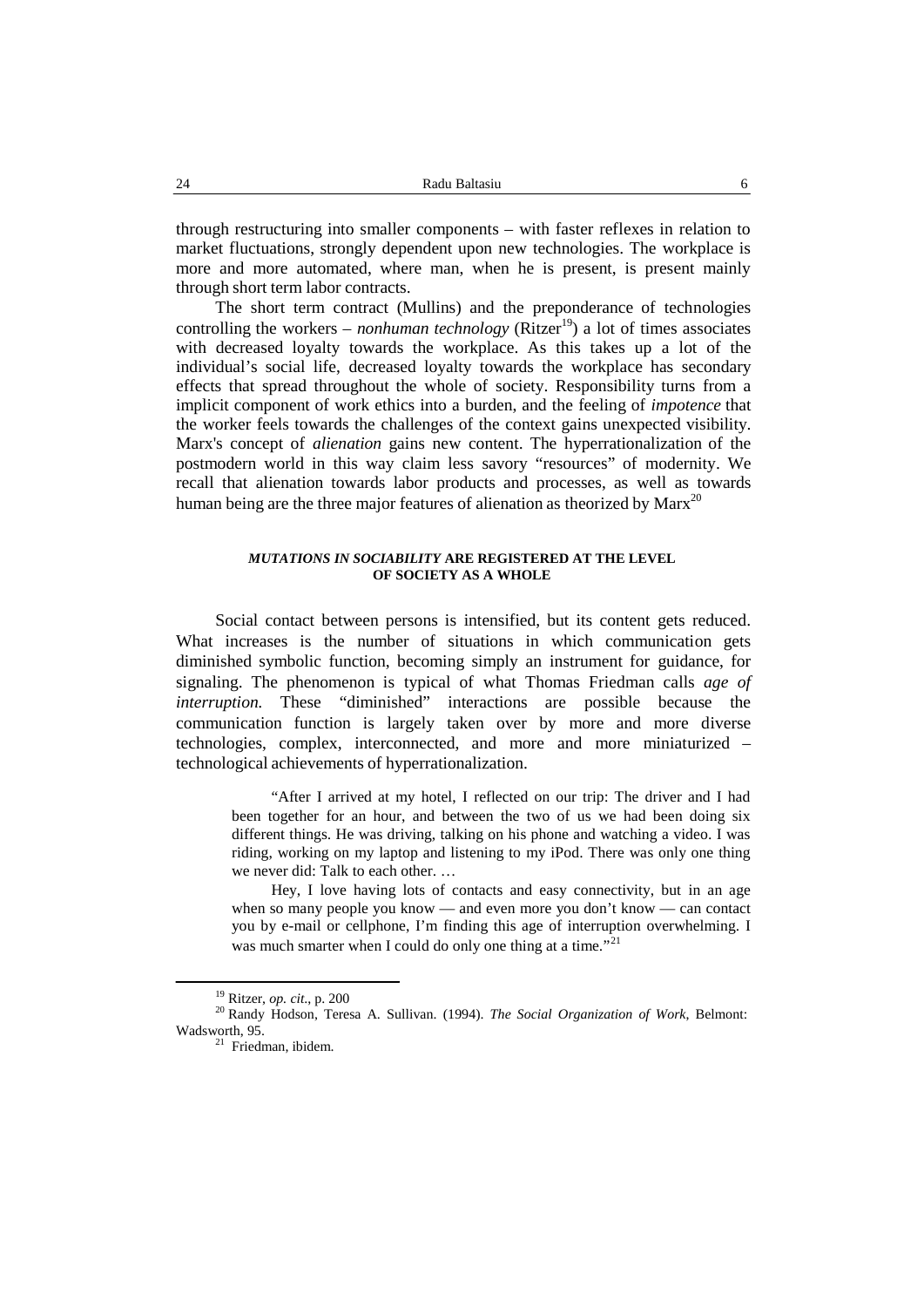For Craig Calhoun, the situation described by Friedman is far from being an individual experience described by an analyst with journalistic talent, it is part of a pattern that defines more and more the space of social interaction. The hyperrationalized cyberspace is dominated by indirect relationships, mediated by technology or by power entities which are very much based on IT technology. Calhoun thus adds to the classical typology of relating socially (made up of primary and secondary relationships) tertiary and quaternary relationships, typical of the virtual space that accompanies hyperrationalization. Social life becomes *mediated*, a part of a colossal database, and often without the substance of personal involvement. If in tertiary relationships interaction happens by the agreement of both parties, in the quaternary kind the social relationship loses its significance, getting reduced to contact by surveillance, in which one of the actors is unaware of the fact that he is being made the object of interest for the one manipulating the management technology by "scanning" the social space.

"There is as much (or more) reason to think that computerization and new communications technologies will lead to, or accompany further deterioration of interpersonal relationships. A drift toward relationships of convenience might be accelerated; passive enjoyments from the mass media might predominate over active social participation. A few people might even have wind up preferring relationships based on single common interests and mediated through computer networks — or worse (from the point of view of social integration), preferring the company of computers themselves, which are dependable, don't talk back, and don't make silly mistakes very often."<sup>22</sup>

By the paradigm of *pecuniary emulation*, Veblen supplies us with another facet of the diminished contemporary reality. An effect of industrial modernity of the late  $19<sup>th</sup>$  and early  $20<sup>th</sup>$  century, pecuniary emulation is gaining a new ground of manifestation with the increasing rationalization of social space. One of the mass effects of the continuous rationalization of enterprise is the centering, *generally*, of social interaction around (economic) *interest.* Interest often overlaps with what is considered to be *efficient* – the shortest route to a purpose in relation to the means at one's disposal. The thesis of pecuniary emulation observes this very re-centering of everyday relationships towards efficiency- interest. The means by which social success is measured (the efficiency of the individual's insertion in society) are money and social position.

Modern individual's social space rationalization is, therefore, expressed through symbolic possessions – social position and money.

<sup>&</sup>lt;sup>22</sup> C. Calhoun. (1986). "Computer Technology, Large-Scale Social Integration and the Local Community" in *Urban Affairs Quarterly* 22: 2 (1986): 337 in David Holmes, "The Fallacies and Fortunes of 'Interactivity' in Communication Theory"*,* http://www.cem.itesm.mx/dacs/publicaciones/ logos/anteriores/n58/dholmes.pdf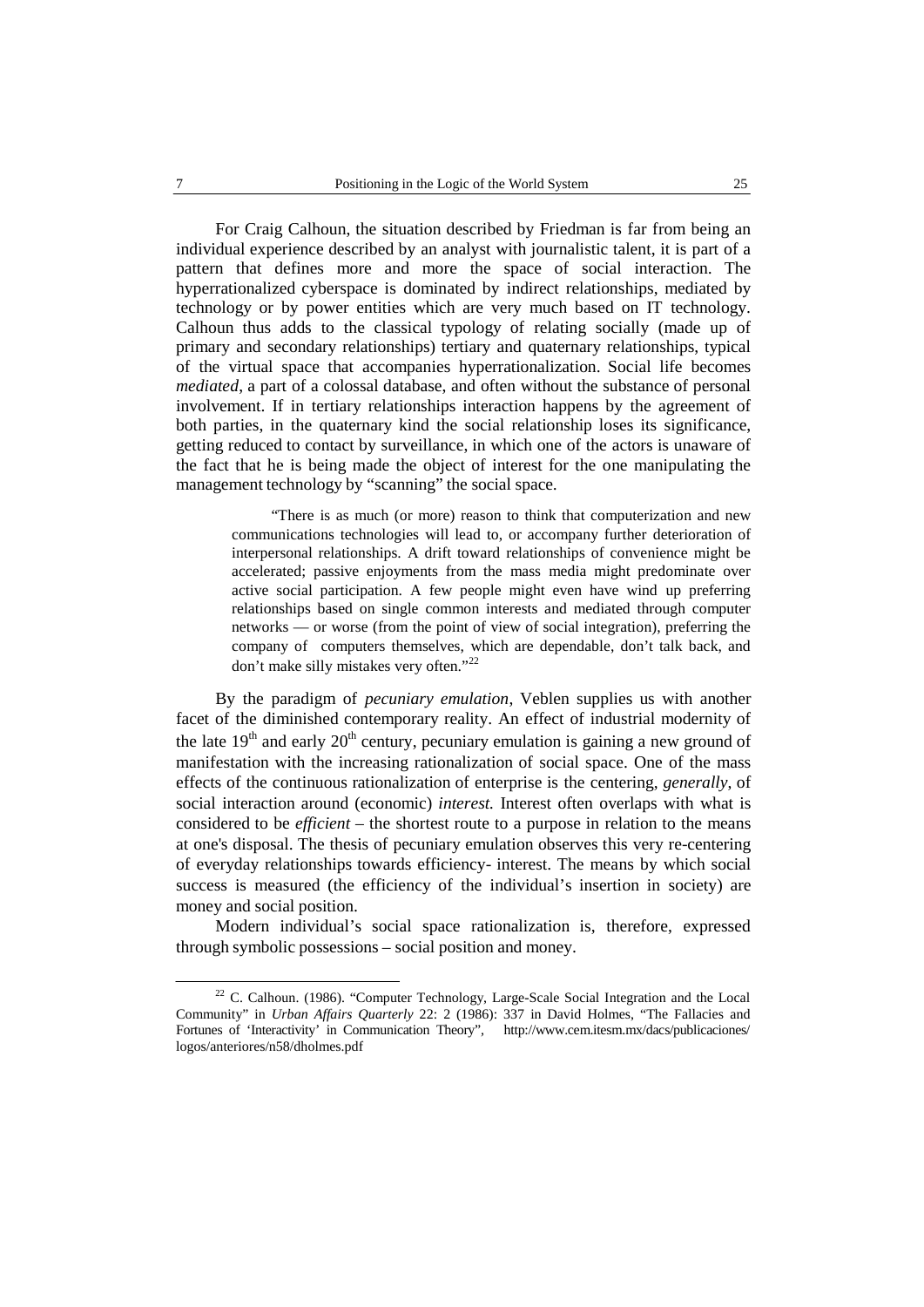"It becomes indispensable to accumulate, to acquire property, in order to retain one's good name. When accumulated goods have in this way once become *the accepted badge of efficiency*, the possession of wealth presently assumes the character of an independent and definitive basis of esteem. ...

... The end sought by accumulation is to rank high in comparison with the rest of the community in point of pecuniary strength. So long as the comparison is distinctly unfavourable to himself, the normal, average individual will live in chronic dissatisfaction with his present lot; and when he has reached what may be called the normal pecuniary standard of the community, or of his class in the community, this chronic dissatisfaction will give place to a restless straining to place a wider and ever-widening pecuniary interval between himself and this average standard. The invidious comparison can never become so favourable to the individual making it that he would not gladly rate himself still higher relatively to his competitors in the struggle for pecuniary reputability."<sup>23</sup>

Of course, it is hard to pinpoint how widely spread is the expansion of the behavior described by Veblen. It does not necessarily, and completely, illustrate a negative phenomenon, it rather draws our attention to the secondary effects of social structuring around the competition *for* goods outside of the human being, which can hardly fulfill the needs for spiritual achievement, typical to humanity.

Nowadays, Robert Putnam draws attention precisely to such a secondary effect when he talks about weakened neighborhoods – which he calls "social units"<sup>24</sup>, which in their turn are a part of a strong cohesive factor called "social capital". For Putnam, cooperation between individuals as neighbors neighborhoods represents "accumulating social capital", which will create a social network of "mutual obligations", based on trust, and which benefits everyone, directly or indirectly. Social capital in its most visible expression – as *civic engagement* – is eroding, registering important decreases from the generation of the 1960s to this one, the "generation of TV" and of computer access. The correlated phenomenon, also noticed by other theoreticians of the "health" of social space, is the "privatization of social space", more precisely its fragmentation. Brian Loader shows that the "rationalization" of individual space with the computer (the new social space, *the individual cyberspace*), takes the form of the de facto narrowing of the social interaction area. The individual involved in public issues – the main actor of the social capital, is about to become obsolete:

"The *Homo politicus*, the *citoyen*, is no longer the dominant actor. Systems are becoming more and more intelligent and at a growing pace are better at several things. … Reality is the unintended result of decisions, increasingly taken by machine. And the individual in cyberspace is fragmented in databases and

<sup>23</sup> Thorstein Veblen, *The Theory of the Leisure Class* (New York, Berlin: Globusz Publishing, n.d.), http://www.globusz.com/ebooks/LeisureClass/00000012.htm. <sup>24</sup> Robert Putnam, *op. cit*., 19 and passim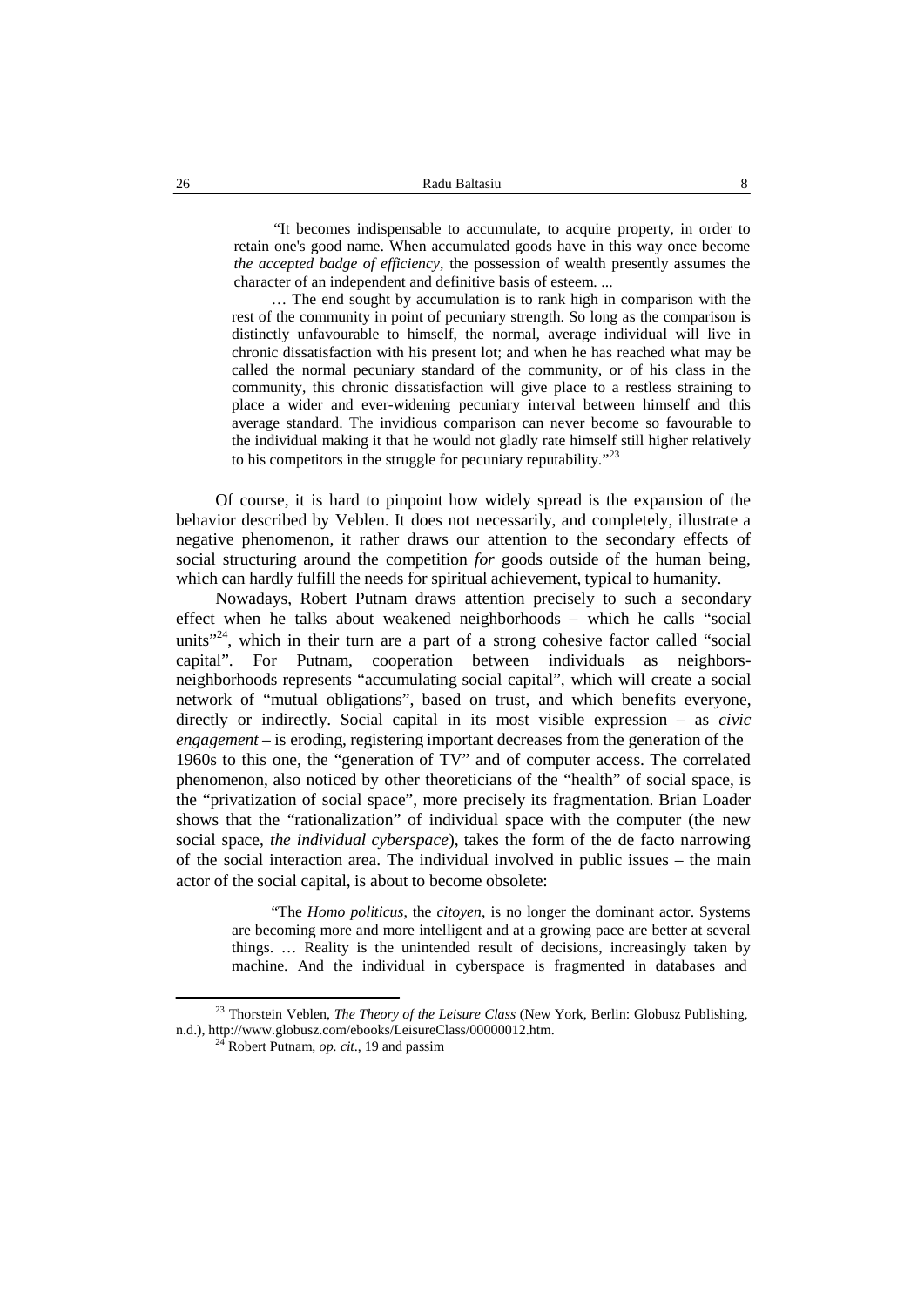networks. As a result of this fragmentation, the individual as a meaningful entity becomes decentered and multiplied. ... We become postmodern."<sup>25</sup>

**At the socio-political level**, the rationalization of power based on the new information technologies is reconfiguring the role of networks and interest groups, which have gained the capacity to manage their access to resources completely autonomously, becoming *self-steering or self-organizing societal actors* 26 . Classical democratic governance overlaps and intermingles with an entire infrastructure of entities with decisional autonomy, more or less transparent. At this entire level, the role of government is reduced, politics becoming a space for the "brokerage" of power, where legitimate authority through voting has mainly a procedural function. The entities with power autonomy which constitute themselves in informal power structure with access to institutional resources, which, although not democratically elected, have a word to say in the governance of local communities, and even of society as a whole. We recalled here the phenomenon of *regimes* described by Stone<sup>27</sup>. The issue is not new, as sociology has a good theoretical experience regarding lobbying groups, pressure groups, etc. before the postindustrial technology revolution. What is truly new is the fact that the political actor is perfecting the techniques of power with the aid of the completely new infrastructure of cyberspace. Stoker and Loader have noticed that, with possibilities of strategic knowledge, of extraordinary organization and propaganda with computer matrix support, the policy of regimes can detach itself in an manner unimagined since the French Revolution from the popular support of the act of power.

On the other hand, the real time management (rationalization) of public space turns it into an area quasipermanently monitored by electronic-informatic means. As a result, a new species of social relationships emerges, called by Calhoun<sup>28</sup> *quaternary relationships*, in which private or public entities *know* about the movements in the public space, sometimes even those in the citizens' private space, without their knowledge or consent. *The Economist* suggested in 2007 that British society was the most monitored in the world, where each citizen could be recorder as much as  $300$  times a day<sup>29</sup>.

<sup>&</sup>lt;sup>25</sup> Loader, *op. cit.*, 125.<br><sup>26</sup> Loader, *op. cit.*, 118.<br><sup>27</sup> Clarence Stone, "Urban Regimes and the Capacity to Govern: A Political Economy<br>Approach", *Journal of Urban Affairs* 15: 1 (1993): 1-28, in Gerry Stoker, lo

<sup>&</sup>lt;sup>28</sup> C. Calhoun, "The Infrastructure of Modernity: Indirect Social Relationships, Information Technology and Social Interaction in H.Haferkamp and N.Smelser", eds., *Social Change and Modernity*, (Berkeley: University of California Press), 218-219, in Loader, loc. cit. <sup>29</sup> "Learning to live with Big Brother.", *The Economist*, 27 September 2007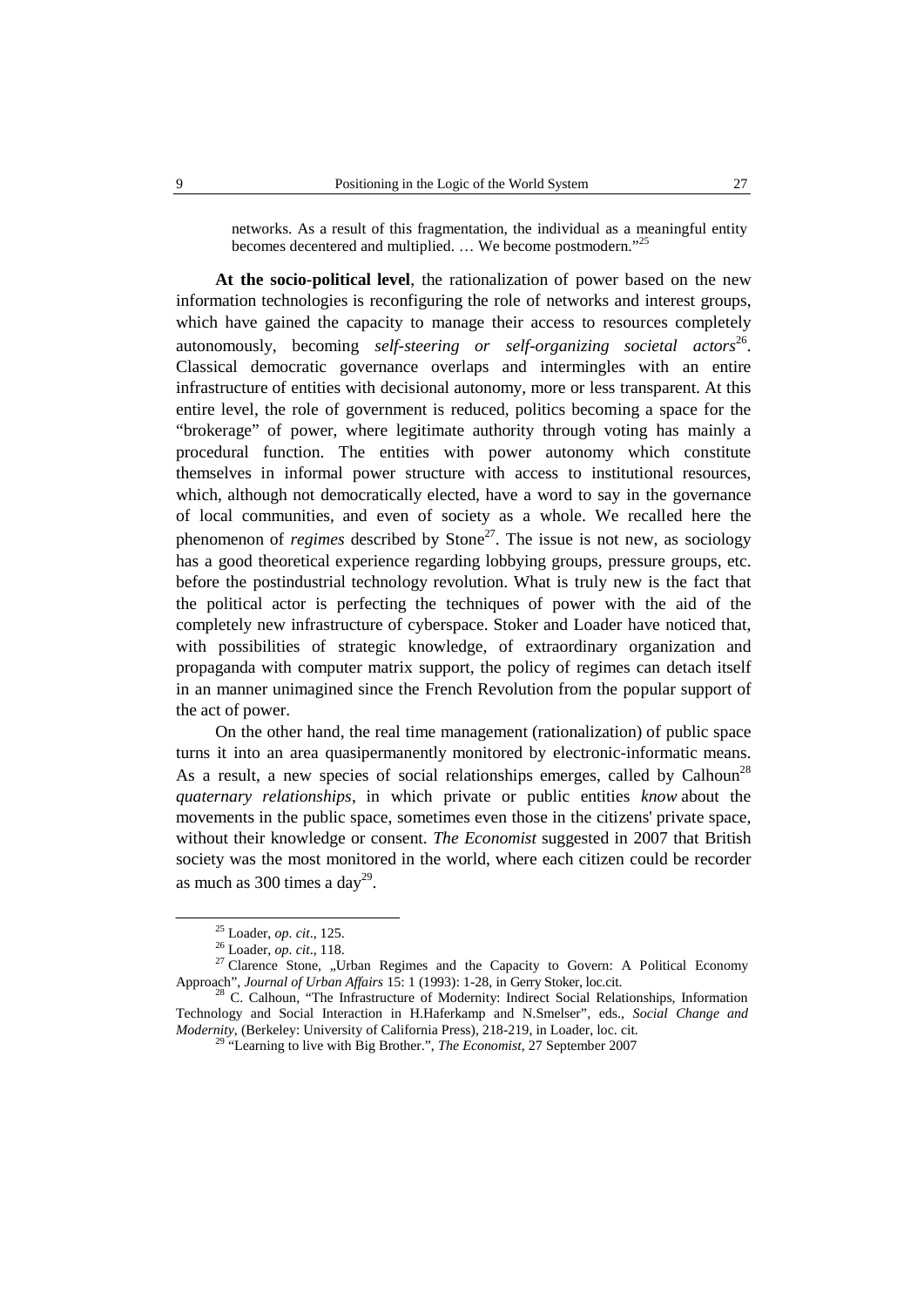#### **THE NEW REALITY AT THE PERIPHERY OF THE WORLD SYSTEM. THE ROLE OF THE CULTURE OF DEVELOPMENT**

At the periphery of the system, the situation is different. If at the center of the system reality is faced with the complications of "overrationalization", at the periphery it sometimes takes on the formula of the "evolution without social growth". For instance, even if Romania recorded a sustained *economic growth* in GDP terms over the last 7 years, it is not clear if the social structure got a significant improvement. The contemporary French sociology coined the term of the "diminished society" for Eastern Europe, in order to emphasize the deep social destructuration of the former communist countries<sup>30</sup>. Our hypothesis is that here the dominant phenomenon is called *intelligentsia*, and its most important consequence is the *abandoned society*, with the entire constellation of behaviors that are more or less anarchic (also called "uncivilized"). Although also consumption oriented, for reasons of the domestic market being underdeveloped, and, subsequently, buying power being underdeveloped as well, of the lack of competition, social action is less affected by the issue of hyperrationalization. Hyperrationalization, where it exists, could be uncovered mainly at the local sources of some of the large transnationals, in relation to what some theories of development call "enclave economies" (enclave enterprises)<sup>31</sup>.

Our hypothesis is that the role of elites in shifting from one position to another in the world system is decisive. They are, however, the most vulnerable area at the same time, exactly because of their role as media distributors of the new behaviors necessary for progress, through administrative policies (administration can serve development), fiscal policies (through taxes and incentives certain economic activities are encouraged, while others are discouraged), school policies (here social attitude and identity models are distributed), cultural policies (by cultivating certain definitions regarding social success, social identity, personal success techniques, collective dignity, etc.). These behaviors are a part of the culture, and this, in turn, selects social order, the failure of manipulating cultural vectors being able to pull along processes of social retardation that are hard to overcome.

<sup>30</sup> Alain Tourraine, in *La retour de l'acteur* (Fayard, ed. 1989) pays a special attention to the phenomenon of the society engulfed by the formerly communist state. Society has no real structure, only dominant and regulative institutions.

<sup>&</sup>lt;sup>31</sup> Synthesizing research by Frank, Rostow and Hirschman of this problem, an enclave economy is that part of a society with tighter relations with the world financial, commercial, technological, etc., circuit, where there is a salary coefficient above the national average, but which is not strong enough, or not interested enough in producing relationship effects, to multiply its success into the rest of society. Frank showed that enclave industries or activities are only a relatively perfected means of draining the local surplus production. Development, according to Hirschman, occurs when successful businesses generate *relationship effects* beyond themselves, building a network of growth effects in the entire social whole. See Albert Hirschman. (1984). *Essays in Trespassing. Economics to Politics and Beyond*, Cambridge: Cambridge, 65-67.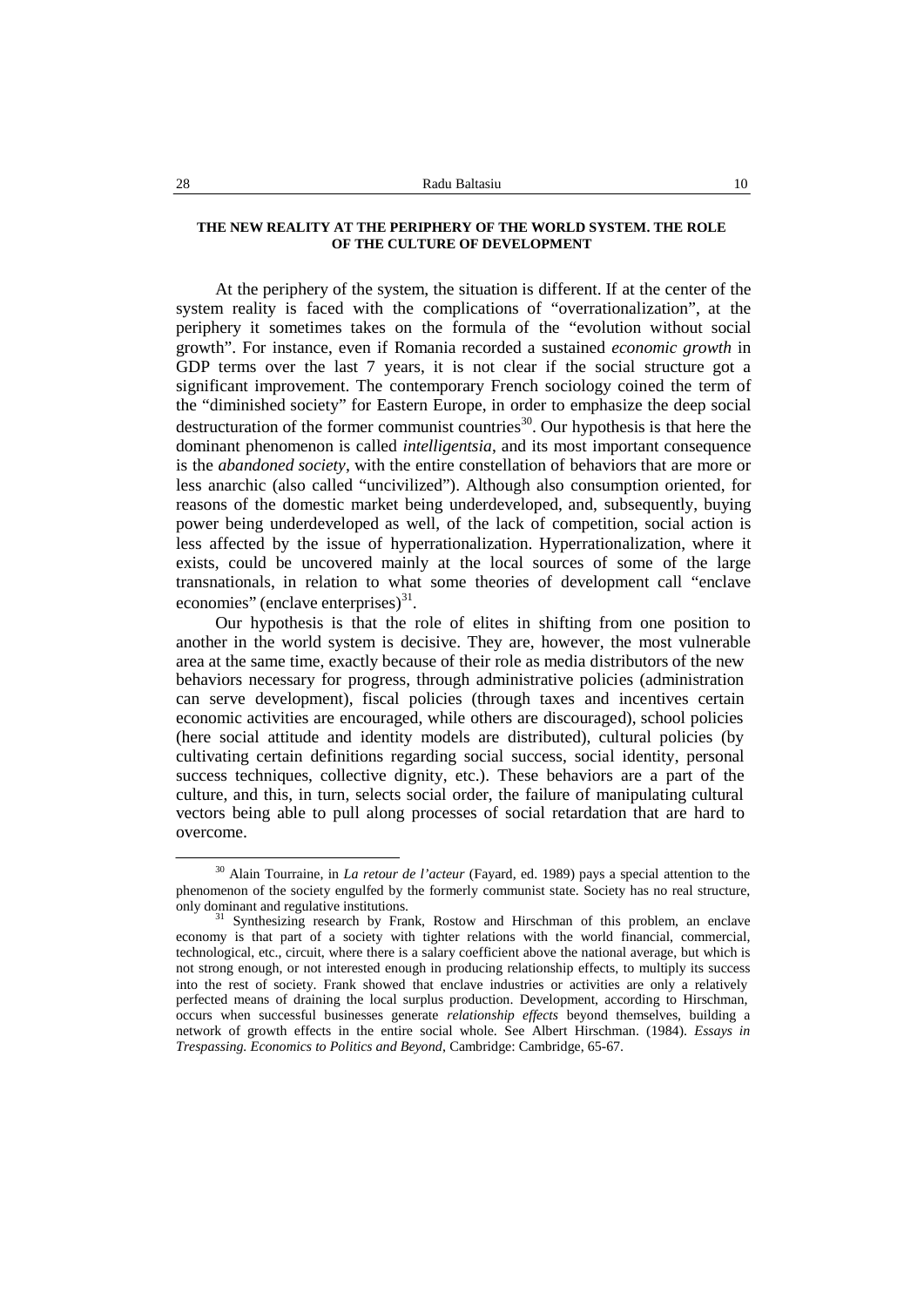## **A FEW CONCEPTUAL DELIMITATIONS REGARDING THE INTELLIGENTSIA**

The anthropology of (European) periphery is dominated by the elites by a fairly sinuous historical road. The intelligentsia is a specialized social class in backwards countries, whose predominant social function is that of *link* between the civilized world and their own society, with a predominantly ideological function. Toynbee describes itbriefly as "a class of linking agents that have learned the craft of the civilization that is to be adapted to the extent that it is necessary to allow their own civilization, through them, to integrate into a new social environment, in which life is no longer lived according to the old local traditions, and is lived more and more according to the style imposed by the expanding civilization on the foreigners that fall under its influence<sup>33</sup>. The contact between the developed society and the backwards society occurs, of course, upon the initiative of the expanding one (the developed society). The main mediator on the side of the backwards society is the *intelligentsia* that manages the connection between the two types of society, most of the time by imitation, by importing legislation, and of through democratic institutions. The dominant notion of these elites is that backwards societies only have access to progress by 'synchronizing' local structures with the Western ones, development being from form to substance. The substance, meaning the whole of aptitudes and behavioral predispositions of the masses, even if it is foreign or'inadequate' in relation to the imported superstructure, has to change in order to match the profile of the new institutional matrices. Development is not possible by their own means, hence the name *synchronization* of this type of evolution by imitation. There is, therefore, a single model, the Western model, and backwards countries have no access to it save by imitation. The process has been theorized in Romania by Eugen Lovinescu<sup>33</sup> in the first half of the 20<sup>th</sup> century, and it is generally known as *the paradigm of synchronization*.

In our hypothesis, the elites, therefore the intelligentsia, are important because of their role in *defining social space*. The elites can fundamentally change the perception framework of tradition, just as they also disseminate in society the models for relating to reality: the frameworks of sociability, the typology of individual success, the 'project' of progress in general, etc., all these being subordinated to the definitions issued by the elite at a given point.

*Backwards societies* will incur additional costs in the effort to effectively integrate into the new era, with costs related precisely to the behaviors and perceptions ancillary to overcoming the effects of a *backwards position* in relation to the era that one wishes to integrate in. Anthony Smith showed that local elites have to make huge efforts for their own societies to overcome the status of 'subject communities' 34 .

<sup>32</sup> Arnold J.Toynbee. (1997)*. Studiu asupra Istoriei. Sinteza a volumelor I-VI de D.C. Somervell*, trans., Dan. A. L z rescu, Bucure ti: Humanitas, vol. I, 526.

<sup>&</sup>lt;sup>33</sup> Eugen Lovinescu. (1997). *Istoria civiliza iei române modern*, Bucure ti: Minerva.<br><sup>34</sup> Anthony D. Smith. (1991). *National identity*, Reno: University of Nevada Press, 61.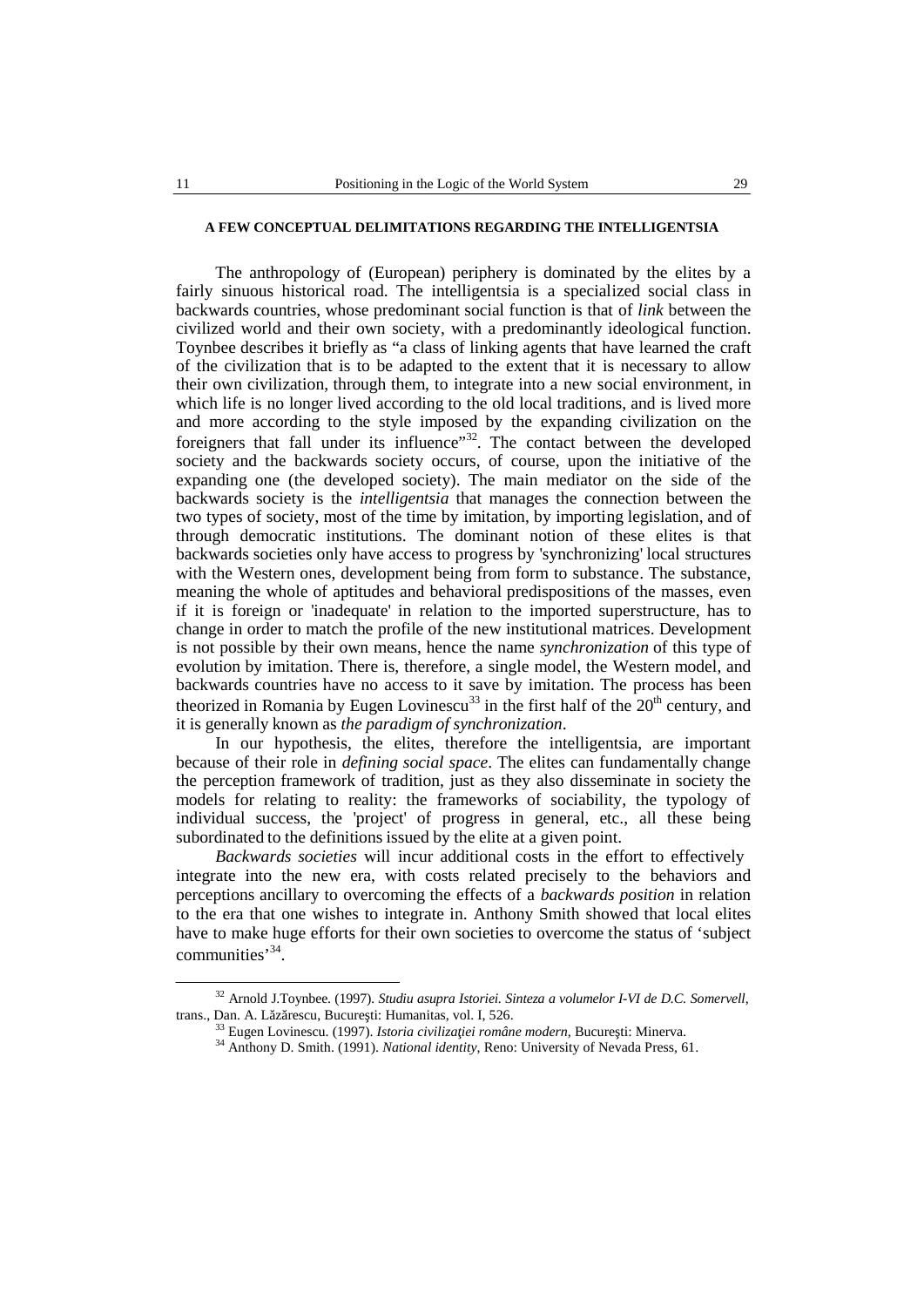In what regards contemporary Romania, an original analysis of the relations between the intellectual and the political elites, between them and the evolution of society, is to be found in the recently published work by Liliana Pop- **Democratizing Capitalism?** 35

Starting from the quoted work, we shall develop upon certain topics that seem relevant to our subject matter:

– The intellectual elite have truly taken upon itself the role of *mediator* between the West and the society in transition (Romanian society).

– Aside from this role, the intelligentsia took upon themselves also the function of *moral censors* of society. The main targets of the effort to 'purify' the economic, political, cultural, etc. space were the politicians, but also the intellectuals that are considered to have been 'Securitate agents', 'nationalists', 'communists'. The problem of this effort consisted mainly in the lack of legal support, but especially in the absence of a doctrine that is unequivocal and accessible to the public regarding the 'harmfulness' of the actors of the 'old regime'. The public could not assimilate in their entirety the labels proposed by the intelligentsia in the context in which the political configurations supported by them were considered responsible for the sharp drop in the standard of living, especially after  $1989^{36}$ .

– In the relation with Western donors, and with their approval, the intelligentsia has turned into a gatekeeper with the function of 'guarding' the contact with the civilization chosen as a model.

Contact with the backwards societies, traumatized by communism, with the model of evolution of the era (the West) was thus not only *mediated*, but also *filtered* by the groups defined by the intelligentsia, because they had also assumed another function, that of *social labeling*. In this way, the intelligentsia groups proposed ways of modernization according to a relatively limited definition of *civil society*, in which the issue of reconstructing social space became limited to a few topics, and the ones that did not 'fall in line' with the vision considered 'acceptable' could even be placed within the area of 'public condemnation'.

Paradoxically, the humanistic elite meets in the same space of vehemence of language with the resentful discourse of the groups in government considered neo- Communist. This situation largely defined public communication in the first few years after 1989:

"The field was initially dominated by humanists, who had some room for development under the communist regime. They were an important political force after the 1990 and had a gate-keeping role in creating a representation of the state

<sup>&</sup>lt;sup>35</sup> Liliana Pop. (2006). *Democratising capitalism? The political economy of postcommunist transformations in Romania. 1989–2001*. Manchester and New York: Manchester University Press.

<sup>&</sup>lt;sup>36</sup> After the 2000 elections, the coalition supported by the 'humanistic elite' disintegrated. The National Peasant Party, with the most vehement discourse regarding 'restoration', disappeared from the Romanian political scene.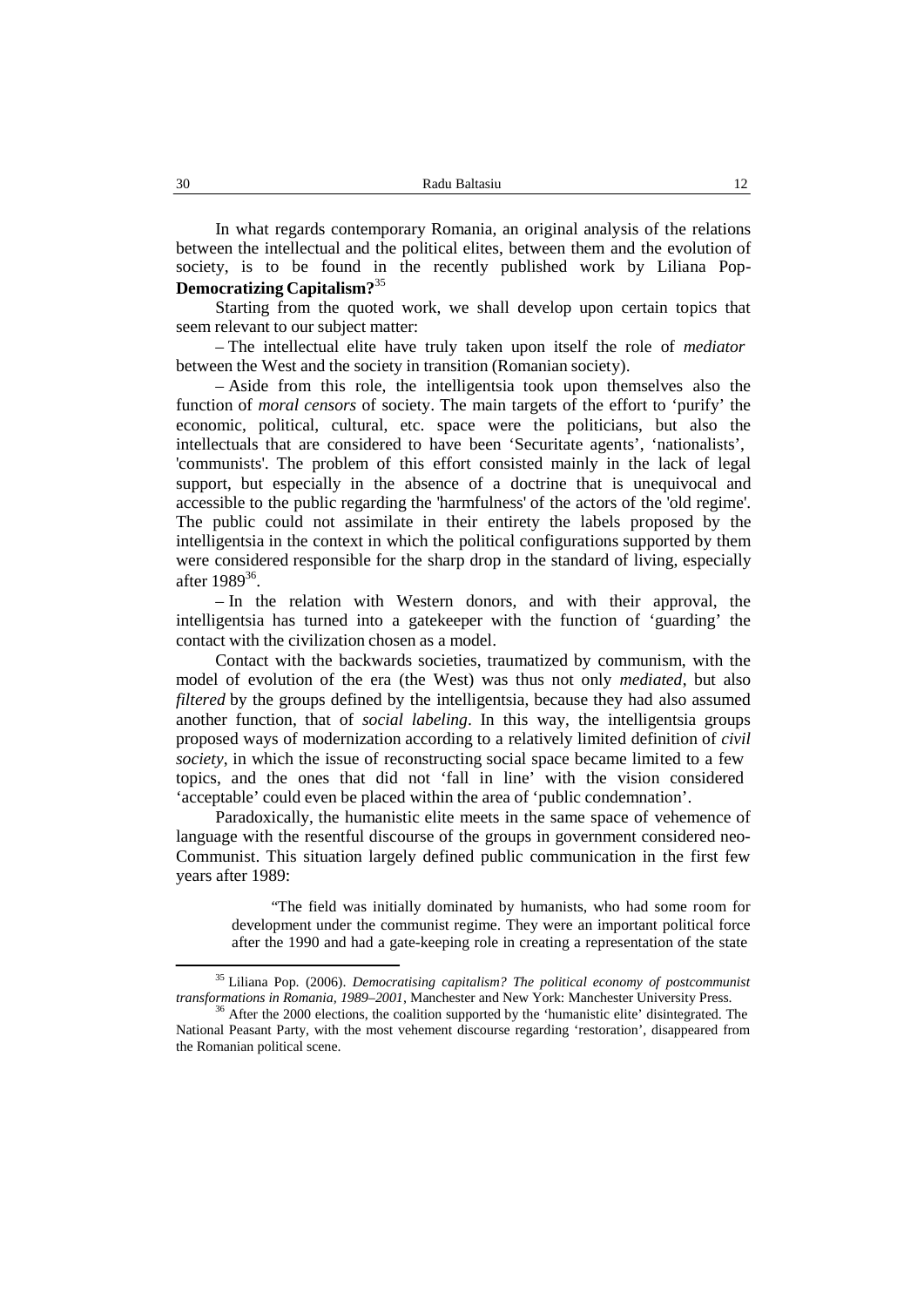of affairs in the country, both internally and in relation to foreign agencies and donors. Their position was similar to those of other local groups in the region which channeled foreign aid ... Their lack of social science training encouraged a propensity towards sweeping, usually negative judgments about the state of the society and the economy, and a preference for  $- p.51$  metaphor at the expense of analysis. It cultivated an uncompromising style based on essentialist and elitist idea, of conservative and libertarian inspiration ..."<sup>37</sup>

- The intelligentsia has taken on the role of 'defining' society, often *in opposition to the state*, which they saw as alimiting factor in relation to *civil liberties, private initiative*, and with the imperative of *moral purging*. This ideology was strengthened by the fact that that particular 'humanistic elite' saw in the leftist governments in power in Romania after 1990 only offshoots of the communist regime;
- The limits of 'definitions' regarding the modernization of society, the function of *authority*, the state, relations between society and state, and the relative self-isolation in the 'ivory tower' had important consequences on the rest of society. The reform and institutions suffered, often becoming the field on which were performed political disputes or the acts of rewarding personal or party loyalties. Although situated close to certain public needs strongly neglected by the communists, the 'humanistic elite' stayed fairly isolated from the 'public at large', and did not manage to initialize a long term relationship with the political class, which was thus left without doctrinary 'guidance'. We are thus able to explain in this way the shortcomings of the projects for internal and foreign policy of the political act<sup>38</sup>. In the absence of effective collaboration between the intellectuals and the political class, Euro-Atlantic integration was one of the few landmarks on the political agenda in post-December Romania. The cumulated result of failure to reform institutions and the incoherence of the political act was that, for a long time, the state administration proved ineffectual, and the governing act was manifested through executive orders (emergency ordnances).

"During the 1990s in Romania, when the boundaries between the economy and politics were still in the process of being drawn, we would expect to find evidence of how … would argue, institutions are established through an act of political delegation. Elster, Offe and Preuss  $(1998)^{39}$ , also anticipated that weak political authority would lead to weak

<sup>37</sup> Liliana Pop, *op. cit*., 50.

<sup>&</sup>lt;sup>38</sup> We are tempted to say that, aside from Euro-Atlantic integration, political actors have been without projects, and political parties did not have projects or platforms as such, but lists of priorities which they followed more or less closely.

<sup>39</sup> Elster John, Claus Offe and Ulrick K. Preuss. (1998). *Institutional design in postcommunist societies: rebuilding the ship at sea,* Cambridge: Cambridge University Press in Liliana Pop, *op. cit*., 101.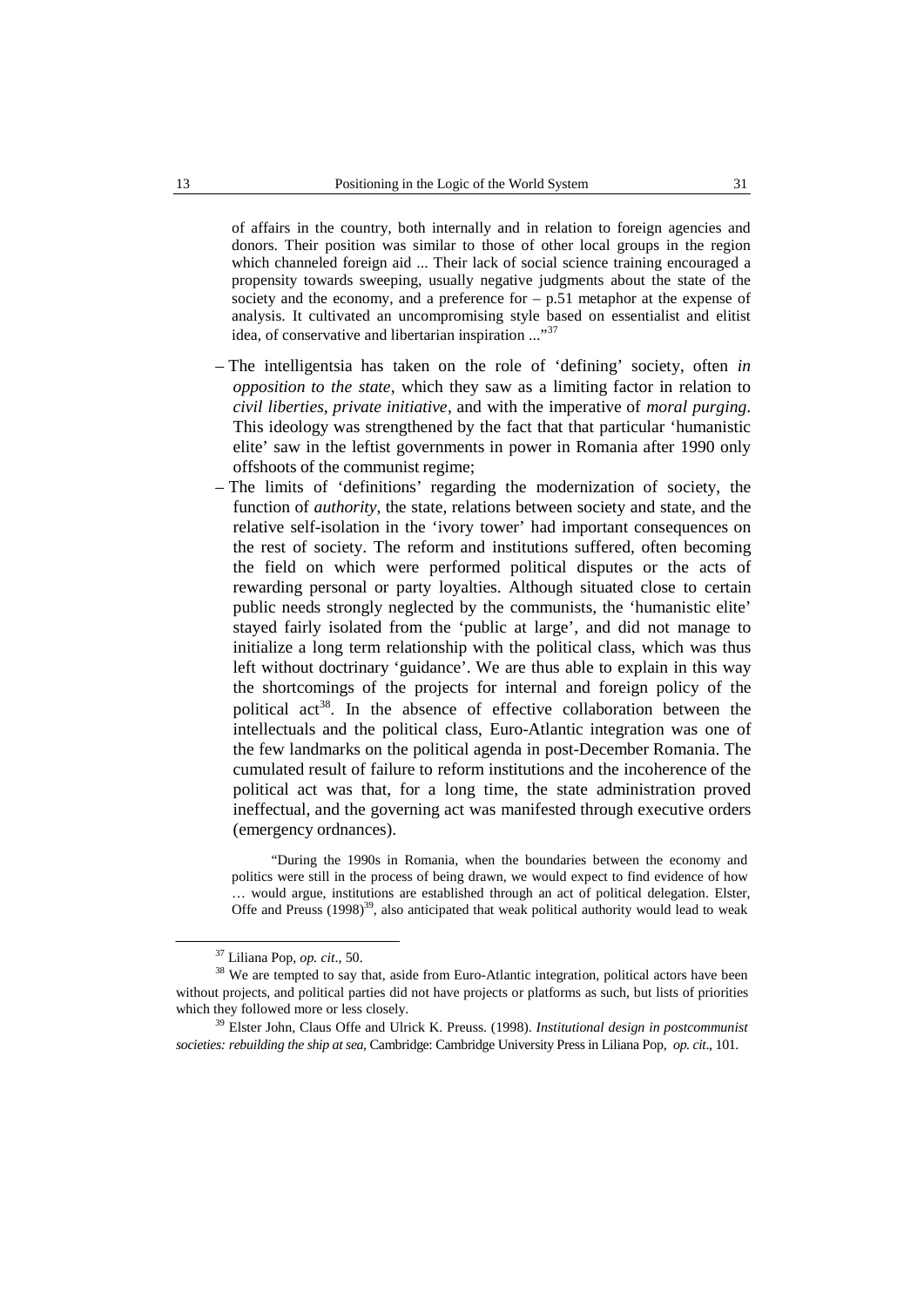delegation, decree-ism and reversals. This hypothesis is confirmed by the study of change in state and marked institutions in post-communist Romania." 40

– Romanian society, however, has progressed. In time, the humanistic elite has reformed itself, and has reinvented its discourse, which has become more solid, more applied in relation to concrete challenges of society. Especially from the private economic space and certain public institutions came a managerial corps able to answer the challenges posed by the liberalization of the economy and the Euro-Atlantic integration of society. This is the new elite, called by Liliana Pop 'pragmatic', but which also has the role to link the backwards society and the Western model, nevertheless the process of bringing them closer occurs 'as we go', in comparison with the local requirements, and 'bottom to top'.

"From near a complete dominance over debates and practices, the heroic model<sup>41</sup> of action ... was slowly replaced by more pragmatic and limited evaluations of success and failure. This process is parallel to that of the constitution of politics as democratic and the consolidation of democracy." 42

## **BURNING STAGES AND THE 'MIDDLE CLASS' DEFICIT**

**Passing from one stage to another means progress, first and foremost for the societies initiating a new historical stage.** Progress means society manages successfully to enter a self-sustained process of social and economic development, with beneficial effects for all strata of society<sup>43</sup>. From an attitude point of view, the progress of societies with initiative in history is centered on the *spirit of savings* (versus consumer behavior) and on *productive activities* (versus speculative ones), and from an institutional point of view, progress associates with the emergence of new institutional and social configurations based on the success of *start-up activities and industries <sup>44</sup>*. The new stage reached by advanced societies will mark the entry of the world system in a new *era.* There are situations when

<sup>40</sup> Liliana Pop, *op. cit.*, 101.

<sup>&</sup>lt;sup>41</sup> The phrase 'heroic model' is insufficiently explained by Liliana Pop. We accept it with reservations. Heroism, personal sacrifice for the collective interest, has not been often found in the social area to which she refers.

<sup>42</sup> Liliana Pop, *op. cit*., 36.

<sup>43</sup> The concept of progress was defined from this perspective by W.W. Rostow, in *The Stages of Economic Growth* (Cambridge: Cambridge University Press, 1960), the French Edition: *Les Etapes de la croissance économique*, Editions du Seuil, Paris, 1963). We only considered the stage called by Rostow *takeoff*, meaning the capacity for economic growth at a constant pace, and therefore for 'self sustaining' the internal relationship effects , Rostow, *op. cit*., 18.

<sup>&</sup>lt;sup>44</sup> A savings rate of under 5% of the GDP is typical of underdeveloped societies, see Rostow, *op. cit.*, 19, 66, 73, 81.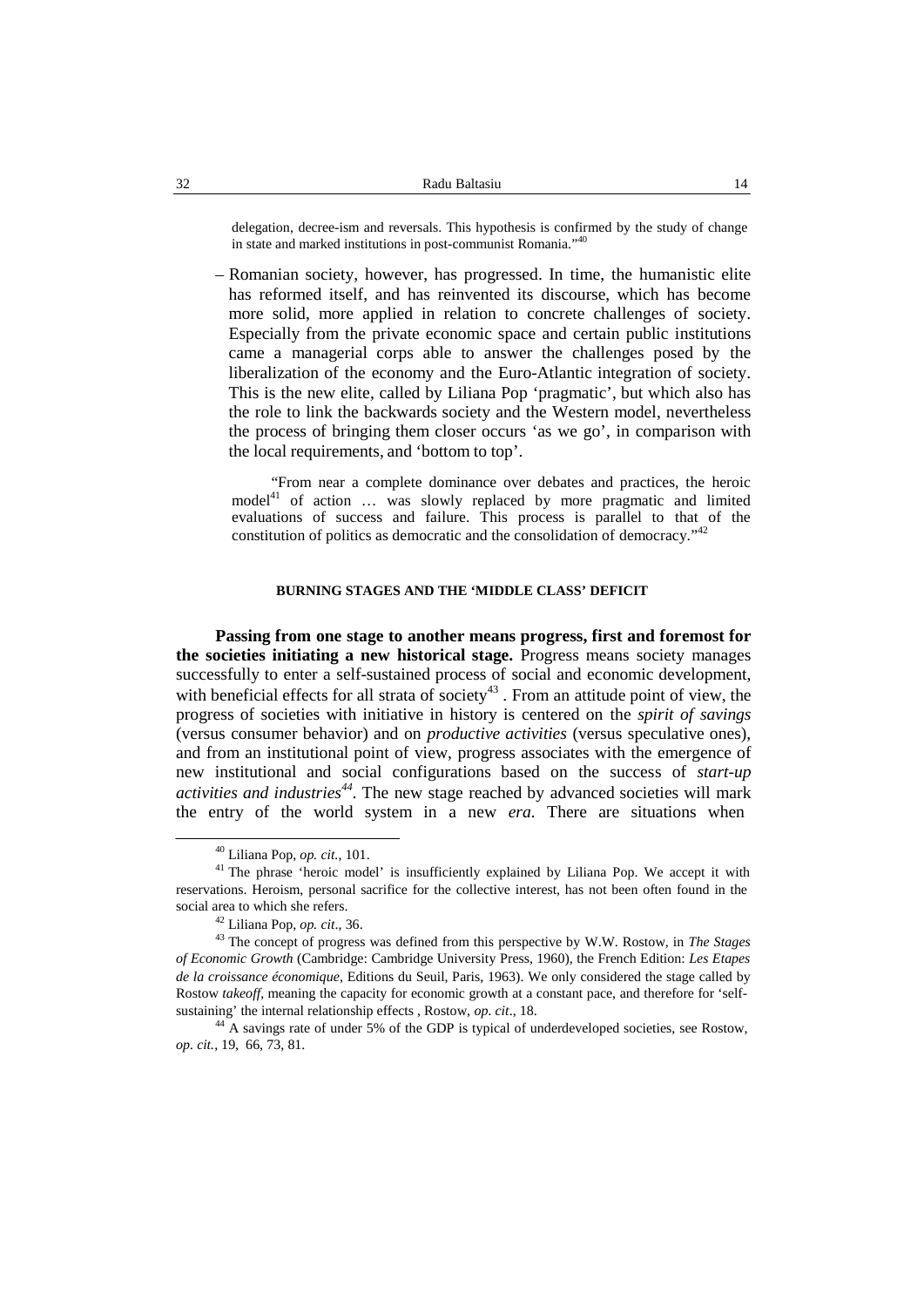# **underdeveloped societies shall** *burn stages* **in order to keep up, without necessarily managing to expand progress to the whole of society.**

The concept of *burning stages of historical development –* the stages followed by the West – was introduced at the beginning of the  $20<sup>th</sup>$  century by the analyses made by Stefan Zeletin regarding the development of backwards countries, such as Romania, under the impact of introducing British, then French and German capital in the Lower Danube area:

..With financial capitalism, our society makes a leap directly from mercantilism to imperialism, from developing national production forces to organizing them under the supremacy of big finance. The political consequences are immense; in truth, ... **Romania no longer goes through an intermediate stage of liberalism, of decentralization and real democracy** [the emphasis is ours]... This type of evolution by leaps and bounds is not unique; it characterizes all late bourgeoisies that tend to shorten the stages of the development of capitalism, and is found first and foremost in Germany and the United States... the organ that acts as an intermediary between nation and industry, gathering the savings of the first, is the bank itself. Thus, the development of late bourgeoisies leads straight to financial oligarchy."<sup>45</sup>

It seems that, in order to burn stages, the backwards society needs two types of 'fuel': a 'project for development', and room for adequate social maneuvering – to encourage social mobility and the formation of the 'new middle class'. Thus, burning stages presupposes support provided to the new bourgeoisie by the local *intelligentsia*.

After 1989, based on the hesitant evolution of Romanian society, we realize that the 'significant project' – in the sense of point of orientation for the social body – was less relevant than required by the acute need for progress.

Although Romanian universities, with the help of mainly European programs, have sent a multitude of young people abroad for studies, once returned to their country, they did not develop an 'ideological project'. The social success in Romanian society was measured rather as a sum of individualized results, either as initiatives at the level of the new capitalist enterprises, or by the financial success of individuals. The best representatives of the young intelligentsia, sent to study abroad in order to resume intellectual and spiritual ties with the West, have opted massively to stay abroad.<sup>46</sup> This 'defection' is attributed to the political class, who

<sup>&</sup>lt;sup>45</sup> tefan Zeletin. (1991). *Burghezia român . Originea i rolul ei istoric*, Bucure ti: Humanitas, 181-182.

After 1991, Romania had massive emigration, especially among young university graduates, which make up about 12% of the 2 million Romanians abroad. Of them, 50.000 are considered 'exceptional', or 'gifted' individuals. After the 2001 liberalization of circulation towards the West for Romanians, there were further waves of emigration, dominated by qualified labor or workers from other areas. Sources: "Tinere e f r educa ie i via f r de viitor", *Cotidianul*, 12 septembrie 2005. Academia Român, Institutul Na ional de Cercet ri Economice, Centrul de cercet ri demografice "Vladimir Trebici", Vasile Ghe u, Declinul demografic i viitorul popula iei României. O *perspectivă din anul 2007 asupra populaţiei României în secolul 21, Raport* (Alpha MDN, 2007).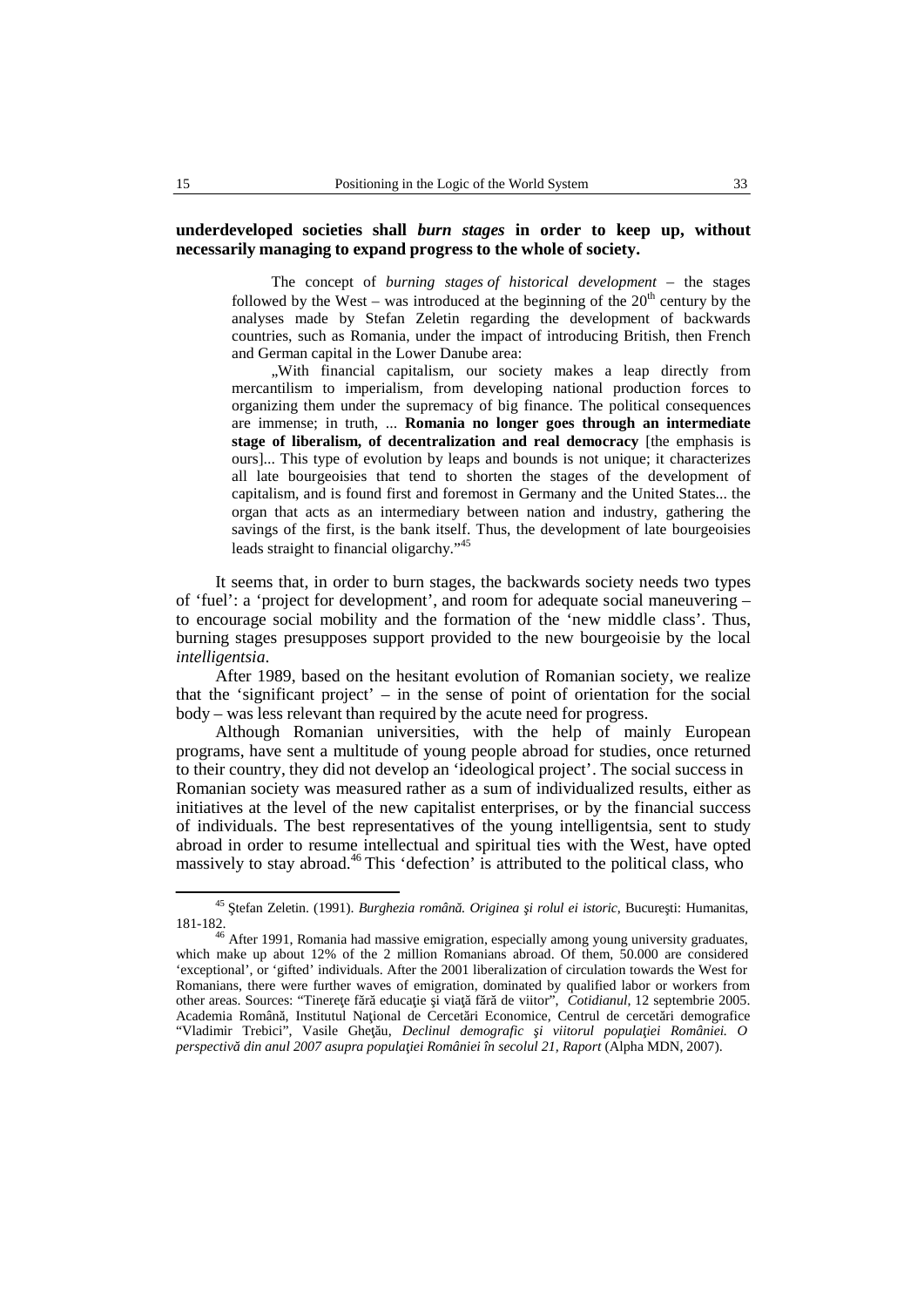did not know how to attract those young people to their country, especially the havoc in the mechanism of appreciating values in the economic system and that of public institutions.

The middle class acts as a social relay, as the main catalyst of the forces that make up the market and technological progress. In terms of income and ideologically, the middle class overlaps only partially with the *intelligentsia*, being rather a strongly aspirational social structure, tied by the perspectives of improving social mobility, economic growth, and job creation. In essence, the middle class represents a liberal lifestyle, with average to high incomes, which includes a large part of the *professions with high technological content*, or with *important social responsibilities* (for instance, the technocrats in government) <sup>47</sup>. With regard to Romania, after almost 20 years of reform, the middle class is still *in statu nascendi*. Depending on income and the category of occupation, in 1999 the middle class was estimated to be 9 to 10% of the population<sup>48</sup>, and in 2006 it was estimated at around 16,000 people 49 , depending on income.

In terms of jobs, some of the recent estimates indicate that around 30 to 35% of the population would fall within the type of occupation typical of the middle class: intellectuals, entrepreneurs, administration clerks, foremen, etc. From our point of view this estimate is less relevant, as in a society still in transition, the occupational categories taken into consideration only partially represent the middle class – a social category characterized first and foremost by entrepreneurial spirit and a relatively important economic success. The middle class, from this point of view, is a social layer that *transgresses the statistical-occupational categories* used by the Statistical Yearbook in Romania.

Alarmed by the evolutions of the reform that risk to consume the main driving factor of development, the Romanian Association of Business People defined the middle class in the following terms:

− "it is the most important taxpayer group, therefore the essential source of social income for redistribution at the national level.

− It is an important source of financial resources for investment feeding the sustainable growth of the nation. Putting in danger the potential profit of the

<sup>&</sup>quot;Patru din cinci tineri vor să plece în str in tate. Urm toarea destina ie a muncitorilor români va fi Irlanda", *BloomBiz.ro*, http://www.bloombiz.ro/article--Business-Economie- Patru\_din\_cinci\_tineri\_vor\_sa\_plece\_in\_strainatate.\_Urmatoarea\_destinatie\_a\_muncitorilor\_romani\_ va\_fi\_Irlanda--1250492.html (14 Decembrie 2007).

 $47$  Our conclusion is derived from the synthesis of theories of social stratification and the middle class from the following works: Ramona L. Ford. (1988). *Work, Organization and Power. Introduction to Industrial Sociology, Boston: Allyn and Bacon, 259-266. Ioan M rginean, Maria* Larionescu, Gabriela Neagu. (2006). *Constituirea clasei mijlocii în România*, Bucure ti: Editura

Economic , 2007.<br><sup>48</sup> "Pozi ia Asocia iei Oamenilor de Afaceri din România (AOAR) cu privire la Starea economiei române ti – martie 1999 – Document adoptat cu ocazia reuniunii Senatului AOAR din 29 martie 1999", published at www.aoar.ro/pozitii/3/r2.htm)<br><sup>49</sup> "Upgrade de via ", *Business Magazin*, 13-19 December 2006.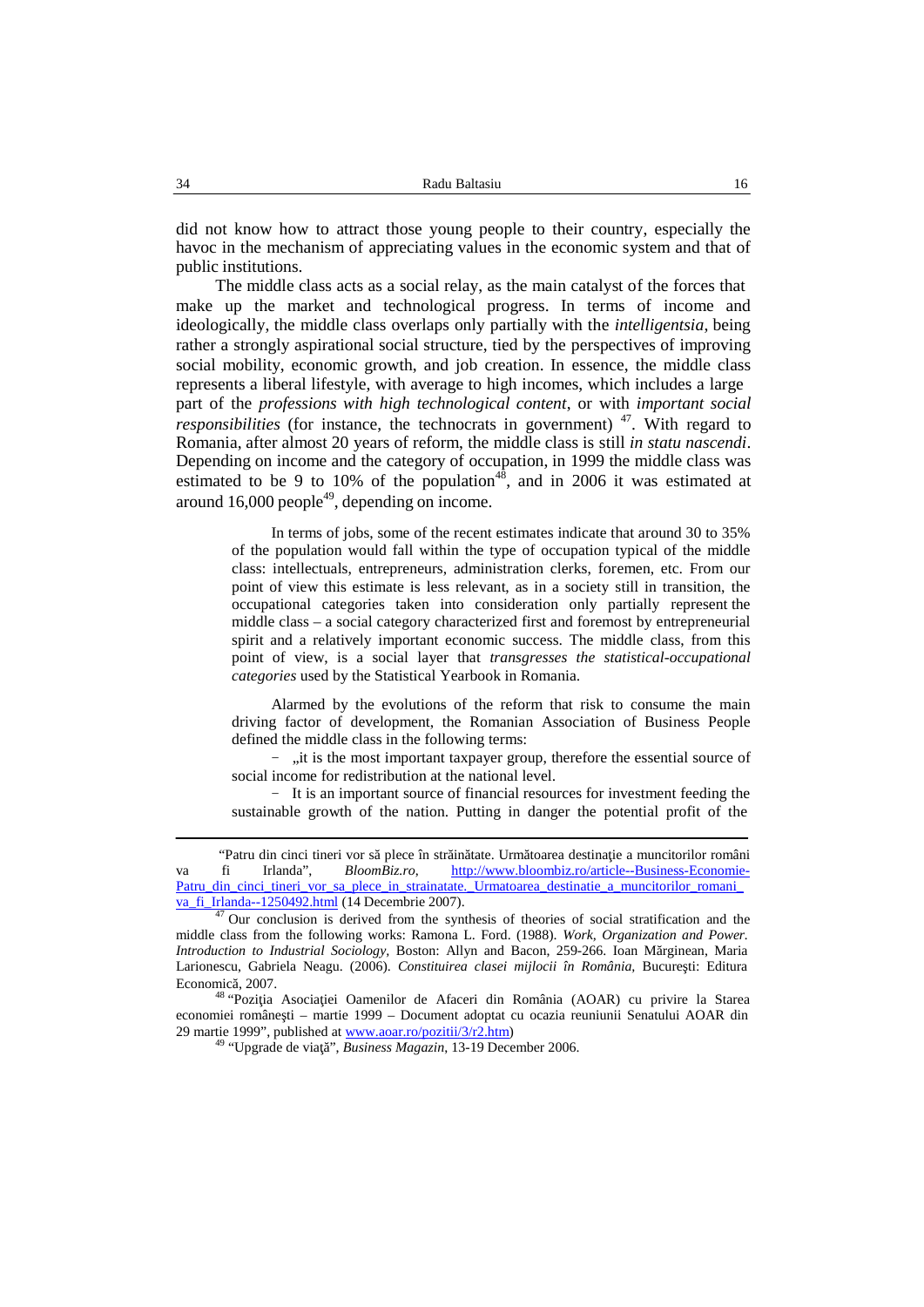middle class is the last thing wished by the economic decision makers.

− Within the ranks of this class are the majority of those that are concerned with developing the labor force of the nation (educators in the widest sense of the world, scientists and people of culture and mass media). Their voice is decisive not only because they know how to express themselves, but they also have the possibility of influencing public opinion"<sup>50</sup>.

From an attitude point of view, *the middle class deficit* has implications on *the lack of landmarks* in terms of *work ethics and consumption*. We say that that society is 'uncivilized'. The middle class is the main repository for motivations and attitudes that increase work productivity, savings<sup>51</sup> and investments for the future. Of course, at least in the Romanian case, consumption higher than income is also the expression of correcting some historical disbalances, regarding access to elementary consumption goods for contemporary society, through easy loans. Inflationary pressure will be stronger, however  $-$  a currency not covered by goods and services – where consumption is the expression of a cultural deficit, the disbalance between expectations and attitudes.

This *deficit* can explain partially the excessive duration of the takeoff of transition, and reveals the non-productive character of the relation so far between the project of reform proposed by the intelligentsia and its political operationalization by the power factors in Romania.

## **THE ABANDONED SOCIETY AND BEHAVIORAL MUTATIONS: POLITICIANISM**

In our hypothesis, an abandoned society is the expression of a deficit of reform, and, implicitly, of the merely partial integration in the system of civilized order. The main characteristic of the abandoned society is the *dysfunctional character of the state and administration*, in general. The state administration gains irrational accents by the *predatory* character of *taxation*<sup>52</sup>, *grave shortcomings in* 

 $^{50}$  AOAR, idem.<br><sup>51</sup> Compared to the average EU savings rate of 11%, in Romania this was 5.2% in 2006. Only families with their own business had a higher savings rate than the European average, namely 17%. Generally speaking, 40% of Romanian households had higher spending than income. Romania's situation is not unique among transition countries: the rate in the Czech Republic was 5.1%, in Latvia it was 1.1%, in Lithuania it was 1.5%. It seems that Western Europe is also registering a fall in the savings rate, together with a wider European phenomenon of 'degradation of the middle class' (see Louis Chauvel, *Les classes moyennes à la dérive*, Paris, Le Seuil, 2006), but the reasons are different, and we shall not analyze them here. Source: "Est-europenii încep s pun banii «la saltea»" (Eastern Europeans are starting to 'stash their money under their mattresses'), *Capital*, 19 june, 2007. <sup>52</sup> "Countries in the former Soviet and Eastern bloc account for six of the bottom <sup>10</sup> countries

in terms of the number of tax payments [96] a company has to make. Romania, Ukraine, Uzbekistan and Belarus are ranked the bottom four in the world on this measure which is reflected by the sheer number and variety of taxes a company is required to pay in these countries. In two of these countries,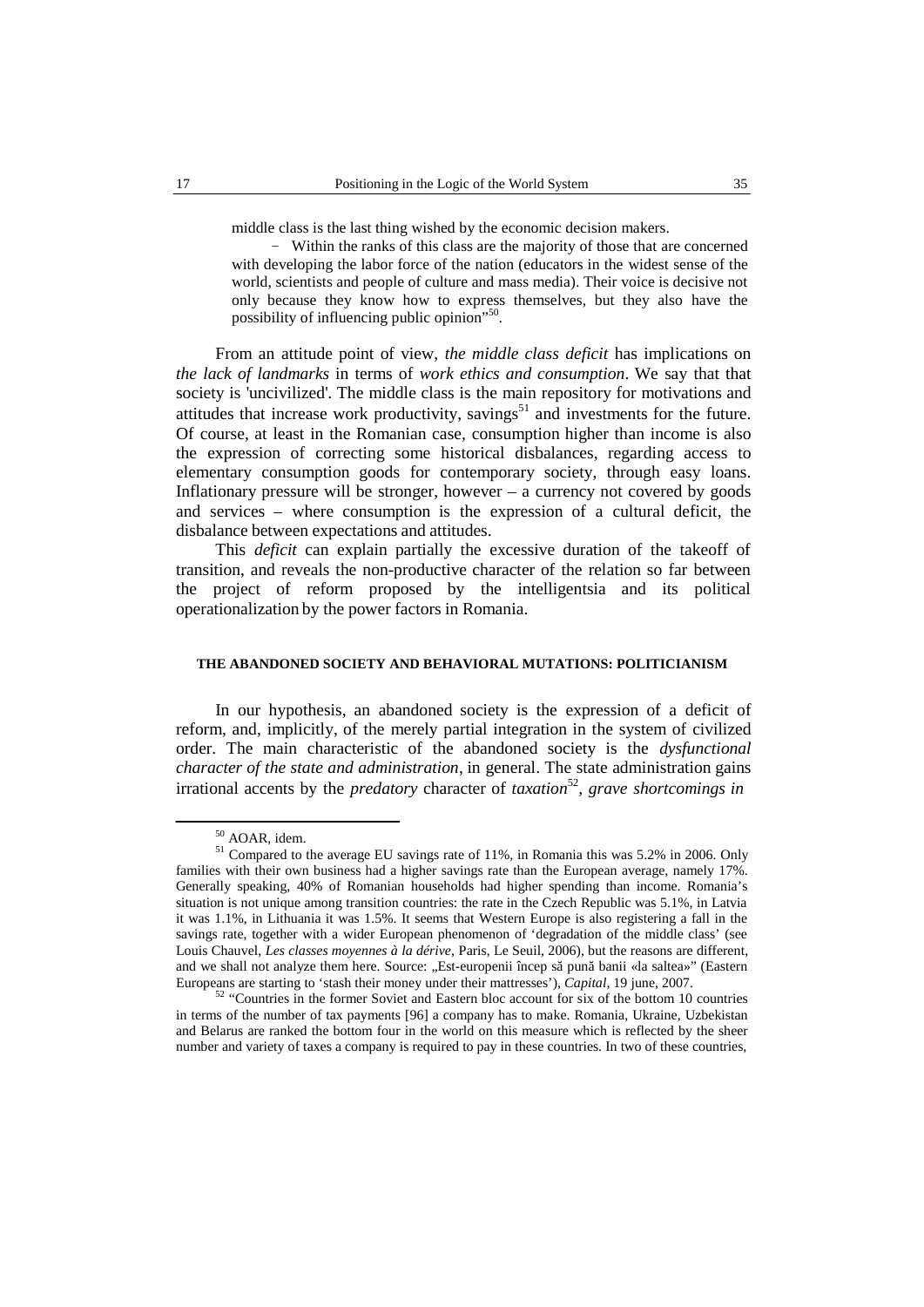*the justice system,* and the *social retardation function* that it exercises in relation to public interests. At the level of the political system, one of the manifestations of the abandon of society by the elites is the phenomenon of *politicianism*. **Politicianism is the subordination of public interest to the interest of persons who gain positions and functions, and the parties giving up significant concerns, of a directional ('doctrinary') nature regarding the evolution of society.** The party is a vehicle, accepted by public consciousness and by 'Europe', used, however, for getting rich quick. The political idea, which should have been the link between collective interests and the administration of power within the state is strongly diminished, if not absent entirely.

Under these conditions, capital becomes a factor of civilization as a result of the exceptions in the system, due to the international layout in which the backwards society is included (NATO and EU member), either by entrepreneurs taking on the functions that the state fails to carry out, and by the 'classical' ideological components of civil society. The disconnect between the 'real country', 'of those who work<sup>553</sup>, and the 'legal country' – of those who rule, involve great medium and long term risks, typical of weak governments. Given the growth of the local market without any apparent fostering policies, it seems that the market has its own powers to develop, but for how long without a stable and visionary politics and judicial system?

In one of its regional analyses, *The Economist Intelligence Unit<sup>54</sup>* observes that the Romanian market is undergoing a rapid process of growth- maturity (by the evolutions of purchasing power and of competition), new enterprises are standards of efficiency for the whole of Europe (at the level of perception of some investors, "Romania is one of the tiger markets of Europe, with the biggest market potential after Russia and Ukraine. The Romanian plant is close in efficiency to Poland, the European benchmark."), the rate of investments in capital products (fixed investments), which is critical to ensure the base of development, with growth rates between 15% (2008) and 25% (2007) per year, considering the fact that **the justice system is stilla serious obstacle for development ("implementation of laws is as usual the main headache"), and political action is chaotic and inefficient ("political ineptitude is more of a risk ...")**. The latter cast uncertainty on economic growth, which is still 'under the protection' of capital initiatives (generally foreign) and of the 'perverse effects' (unintentionally)

Romania and Ukraine, flat rate corporate profits taxes have been introduced, but the number of payments required and the contribution of other taxes are significant and so mitigate the perceived benefits of the flat tax system." – Source: "Paying Taxes 2008. The Global Picture", The World Bank, PricewaterhouseCoopers, 38-39.

<sup>(</sup>http://www.doingbusiness.org/taxes).<br>
<sup>53</sup> "The country of those that work" – a slogan from the communist period of Romania.<br>
<sup>54</sup> Dr. Daniel Thorniley. (February 2008). "Romania – The business outlook", *The Economist Intelligence Unit. Corporate network*, electronically distributed material.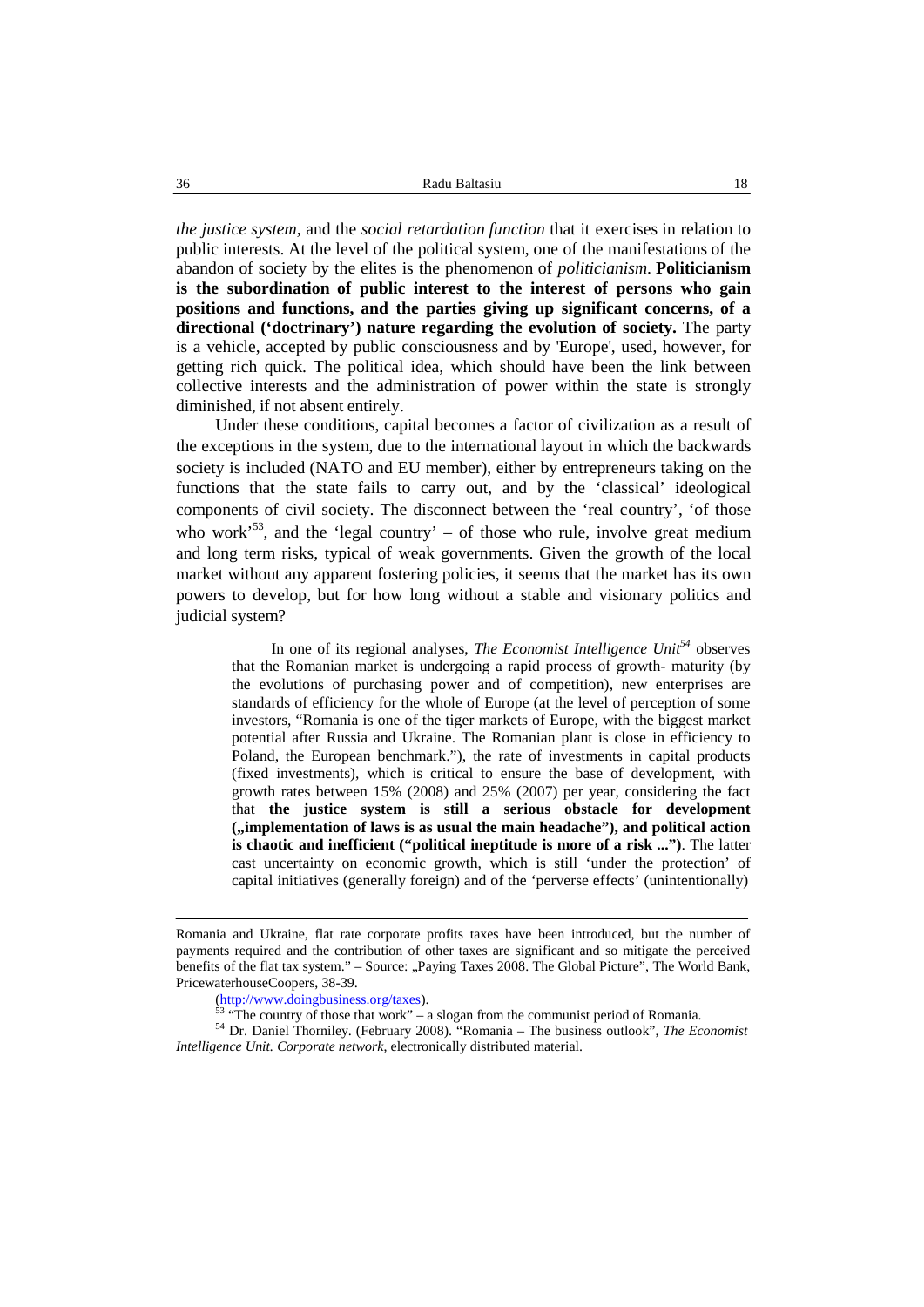positive <sup>55</sup> emanating from the political apparatus. The economic and social background of growth is, however, the most fragile in Europe, *The Economist* indicates, after the Baltic countries, a result of the chasm between rural and urban environments, of the low tolerance that the population has towards bank debt (, repaying consumer loans of  $E$ 15 per month is a burden for many consumers"), and, due to the structure of consumption spending (40% of consumption is still made to cover basic needs, double the amount in Central European countries).

In our hypothesis, the political class sets its action coordinates in relation to an *implicit program* set by the intelligentsia. 'Euro-Atlantic integration', 'the market economy', 'human rights', 'privatization', 'minority rights' – these key formulations that have made possible Romania's getting back in close proximity to the West were uttered almost compulsively by most of the Romanian intellectual elite. The political class conformed with these imperatives depending on the flexibility of party interests, and of the capacity to comprehend the imperative of Romania's European re-integration. However, the effort seems to have been too much. Trying to solve two overwhelming tasks: national (re)construction and social progress, the intelligentsia did not manage very well the connection with the civilized world, and the political class often fellinto *politicianism*, a phenomenon which, as we know from direct experience, is still contemporary:

"By 'politicianism we understand a type of political activity... by which a few of the citizens of a state manage to turn public institutions and services from means of working for the public good, as they should be, into means of working for personal interests" – wrote R dulescu Motru – future president of the Romanian Academy 56 , in 1904.

Anthony D. Smith resumes the role of elites in backwards countries, which he refers to as *ethnic intellighentsia* 57 , in relation to the 'public good' mentioned in the quote from Motru, along the following coordinates: the transformation of society from the stage of dependent community into an actor with political will by regaining national and civic liberties, 'mental' and economic recovery and unification of the territory<sup>58</sup>. It is obvious that, faced with these objectives, politicianism can mean a failure so much bigger as it compromises the 'correct' alignment of the backwards society with the orbit of development specific to the dominant time, to the era.

One of the most interesting indirect indicators of this type of deficit (political mismanagement, i.e. *politicianism*) is trust in the justice system. Public perception

<sup>&</sup>lt;sup>55</sup> Perverse effects are 'individual or collective effects resulting from the juxtaposition of behaviors that were not among the objectives sought by the actors' – Raymond Boudon. (1977). *Effets pervers et ordre social*, Paris: PUF, 10.

<sup>&</sup>lt;sup>56</sup> Constantin R dulescu-Motru, outstanding representative of Romanian culture in the first half of the 20<sup>th</sup> century, president of the Romanian Academy between 1938 and 1941.<br><sup>57</sup> Smith, *op. cit.*, 64.<br><sup>58</sup> Smith, *op. cit.*, 64.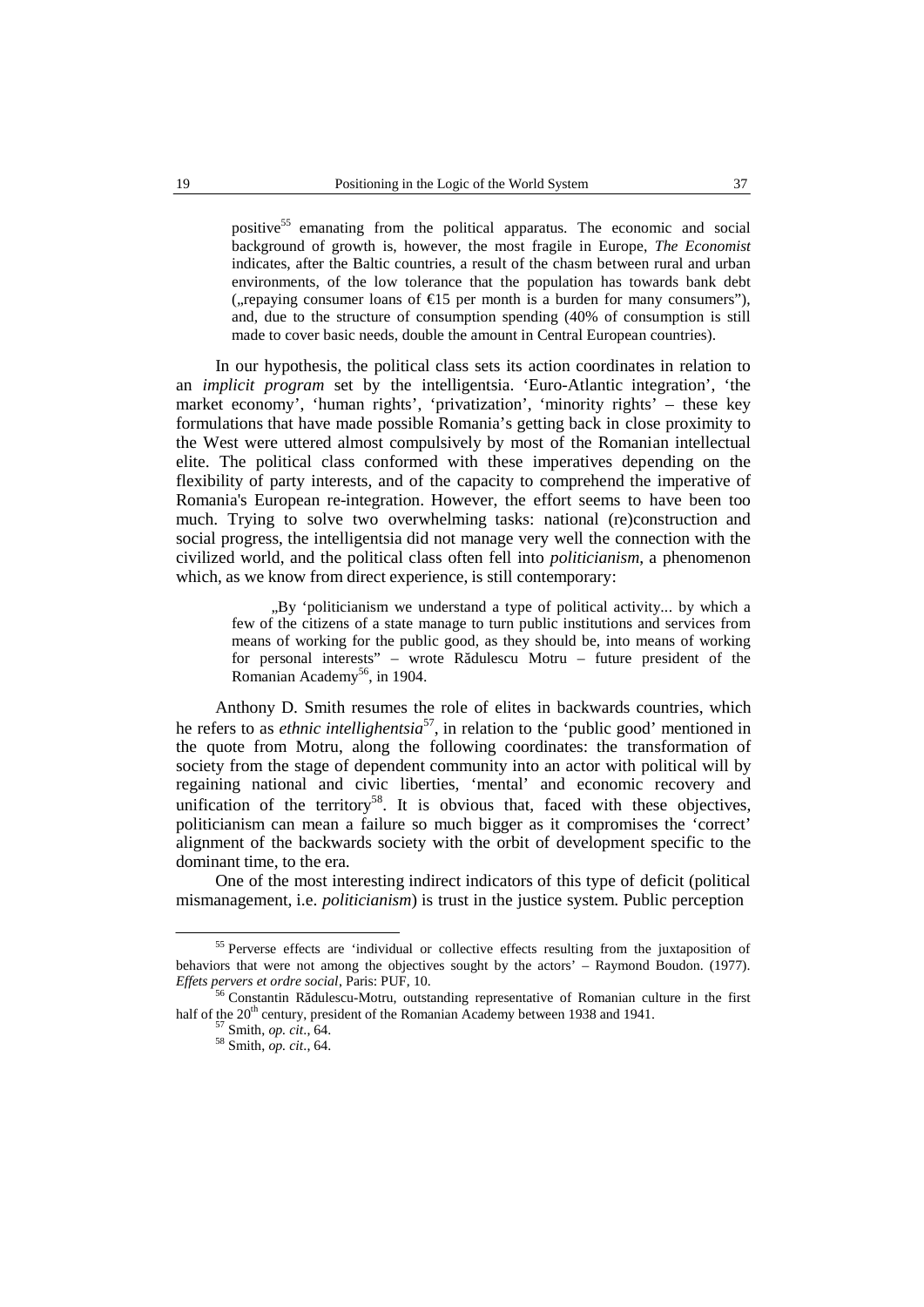of the justice system sends to, among other things, the degree to which social space is perceived as being 'just' or 'unjust', meaning to the quality of the distribution of power within the state and society, therefore within politics. At the beginning of 2007, 26% of Romanian trusted the justice system, considering that 62% of the magistrates polled said that 'there is political pressure in investigations'.<sup>59</sup>

Therefore, it is not surprising to find out that trust in the political class is at a minimal level. In December 2007, 80% of Romanians believed that members of parliament represent them 'little or very little', being excessively concerned with their own businesses and interests.<sup>60</sup>

The social logic of contemporary economics is accompanied by phenomena of social blockage and dissolution which, together with other researchers, we called *diminished reality*. Especially interesting we found to be Ritzer's analyses regarding excessive rationality, which leads to the 'McDonaldization of society'. In the East, diminished reality often takes the form of *separation of society and administration*, and of an acute deficit of doctrinary imagination and political action. If in the West reality becomes problematic due to excessive organization, systematicity, and predictibility, in the East social reality suffers from a de facto abandon by the ideologies and elites.

In the context of an ideological project that is deficient at the level of the intelligentsia, with a disoriented political class, and without a properly developed middle class to ensure the 'combustion' in the social engine of development, the evolutions in Romanian society, no matter how bright – integration into NATO in 2004, and into the EU in 2007, the extraordinary growth of the market since 2006–2007, still run the risk of a weak social structural growth.

#### **REFERENCES**

- **Bădescu, Ilie**. (2002). *Noologia*. *Cunoaşterea ordinii spirituale a lumi. Sistem de sociologie noologic*, Bucure ti: Editura Valahia.
- **Bădescu, Ilie, Dungaciu, Dan, Baltasiu, Radu**. (1996). *Istoria sociologiei. Teorii contemporane*, Bucure ti: Ed. Eminescu.
- **Boudon, Raymond**. (1997). *Effets pervers et ordre social*, Paris: PUF;
- **Calhoun, Craig**. "The Infrastructure of Modernity: Indirect Social Relationships, Information Technology and Social Interaction in H.Haferkamp and N.Smelser", eds., *Social Change and Modernity*, (Berkeley: University of California Press), 218-219 apud Brian D. Loader, ed. (1997), *The Governance of Cyberspace. Politics, technology and global restructuring*, London and New York: Routledge.
- **Calhoun, Craig**. "Computer Technology, Large-Scale Social Integration and the Local Community" in *Urban Affairs Quarterly* 22: 2 (1986): 337 in David Holmes, "The Fallacies and Fortunes of

<sup>&</sup>lt;sup>59</sup> Eurobarometer published in "*Justi ia e chioar* (One-eyed justice)", *Gândul*, 11 ianuarie 2007. <sup>60</sup> CURS (Centre for Urban and Regional Studies, Bucharest) poll from December 2007, published in "Conform unei cercet ri CURS Traian B sescu, un pre edinte de nota 6 (According to a CURS poll, Traian Basescu gets a D as president", *Gândul*, 17 ianuarie 2008).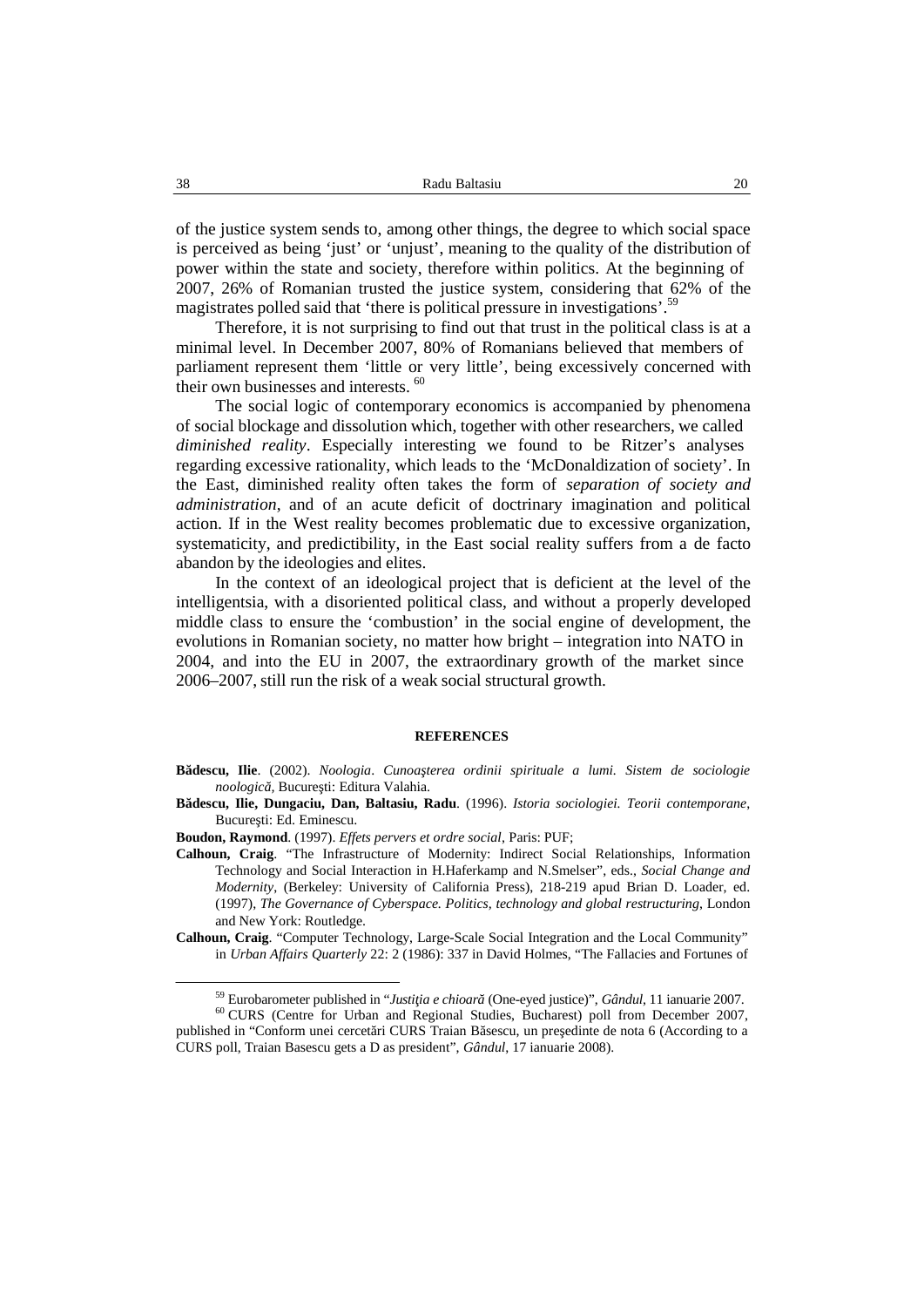'Interactivity'in Communication Theory"*,* Online: http://www.cem.itesm.mx/dacs/publicaciones/ logos/anteriores/n58/dholmes.pdf;

**Chauvel, Louis**. (2006). *Les classes moyennes à la dérive*, Paris: Le Seuil.

- **Ford, Ramona L**. (1988). *Work, Organization and Power. Introduction to Industrial Sociology,* Boston: Allyn and Bacon.
- **Frank, Andre Gunder**. (1978). *Dependent Accumulation and Underdevelopment*, London: Macmillan Press.
- **Friedman, Thomas**. (2006). "The Taxi Driver", in *The New York Times*, 1 Nov. 2006. Thomas Friedman, "The Era of Interruptions", in *Business magazin* 107 (44/2006): 74.
- **Gheţău, Vasile**. (2007). *Declinul demografic i viitorul popula iei României. O perspectiv din anul 2007 asupra populaţiei României în secolul 21, Raport* (Alpha MDN, 2007), Academia Română, Institutul Na ional de Cercet ri Economice, Centrul de cercet ri demografice "Vladimir Trebici".
- **Hirschman, Albert**. (1984). *Essays in Trespassing. Economics to Politics and Beyond*, Cambridge: Cambridge University Press.
- **Hodson, Randy, Sullivan, Teresa A**. (1994). *The Social Organization of Work*, Belmont: Wadsworth.
- **John, Elster, Offe, Claus** and **Preuss, Ulrick K.** (1998). *Institutional design in postcommunist societies: rebuilding the ship at sea,* Cambridge: Cambridge University Press in Liliana Pop. (2006), *Democratising capitalism? The political economy of postcommunist transformations in Romania, 1989-2001*, Manchester and New York: Manchester University Press.
- **Loader, Brian D.** (ed.). (1997). *The Governance ofCyberspace. Politics, technology and global restructuring*, London and New York: Routledge, 1997.

Lovinescu, Eugen. (1997). *Istoria civiliza iei române moderne*, Bucure ti: Minerva.

- **Mărginean, Ioan, Larionescu, Maria, Neagu, Gabriela**. (2006). *Constituirea clasei mijlocii în România*, Bucure ti: Editura Economic.
- **Mullins, Laurie J.** (1999). *Management and Organisational Behaviour***,** fifth edition, Financial Times/Prentice Hall, 1999.
- **Pop, Liliana***.* (2006). *Democratising capitalism? The political economy of postcommunist transformations in Romania, 1989-2001,* Manchester and New York: Manchester University Press.
- **Putnam, Robert**. (2000). *Bowling Alone. The Collapse and Revival of American Community,* New York: Simon & Schuster.
- **Ritzer, George**. (2001). *Explorations in Social Theory. From Metatheorizing to Rationalization,* London: Sage.
- **Smith, Anthony**. (1991). *National identity*, University of Nevada Press, Reno.
- **Stoker, Gerry**. "Regime Theory and Urban Politics", in David Judge, Gerry Stoker, and Harold Wolman, eds., *Theories of Urban Politics* (London: Sage Publications Ltd., 1995), in Richard T. LeGates, Frederic Stout, eds. (1997). *The City Reader*, New York: Routledge.
- Stone, Clarence. (1993). "Urban Regimes and the Capacity to Govern: A Political Economy Approach", *Journal of Urban Affairs* 15: 1 (1993): 1-28, in Gerry Stoker, "Regime Theory and Urban Politics", in David Judge, Gerry Stoker, and Harold Wolman, eds. (1995). *Theories of Urban Politics*, London: Sage Publications Ltd. in Richard T. LeGates, Frederic Stout, eds. (1997). *The City Reader*, New York: Routledge.
- **Toynbee***,* **Arnold J.** (1997). *Studiu asupra Istoriei. Sinteza a volumelor I-VI de D.C. Somervell,* trans., Dan. A. L z rescu, Bucure ti: Humanitas.
- **Toynbee, Arnold J**. (2002). *Studiu asupra istoriei. Sinteză a volumelor I-VI de D.C. Somervell*, Bucure ti: Humanitas.
- **Thorniley, Daniel**. (February 2008). "Romania The business outlook", *The Economist Intelligence Unit. Corporate network*, electronically distributed material;
- **Veblen, Thorstein**. (1970). *The Theory of Leisure Class*,London: Unwin Books.
- **Veblen, Thorstein**. *The Theory of the Leisure Clas,* New York, Berlin: Globusz Publishing, n.d..Online: http://www.globusz.com/ebooks/LeisureClass/00000012.htm.
- **Zeletin, tefan (1991).** *Burghezia român* . Originea *i rolul ei istoric*, Bucure ti: Humanitas.